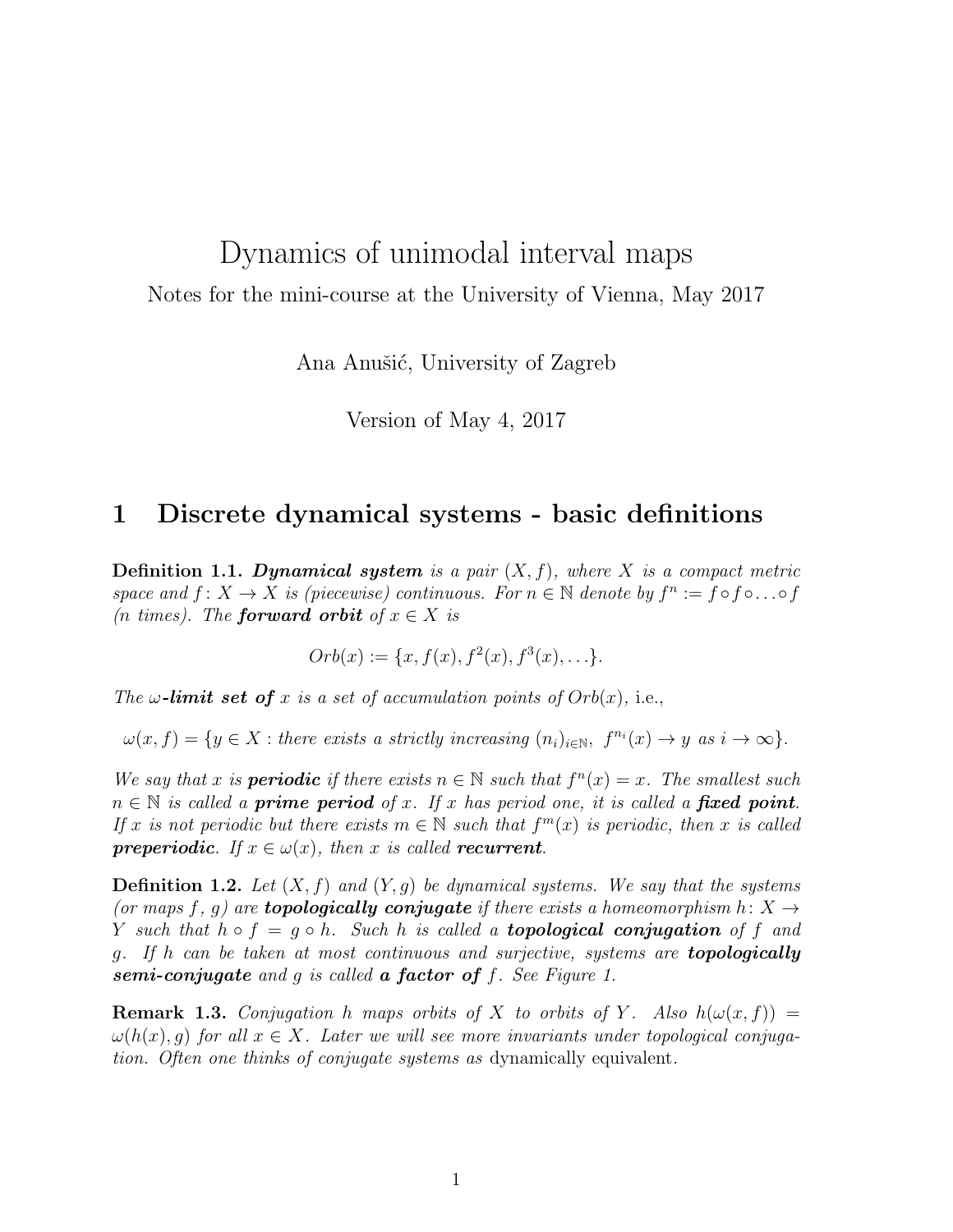

Figure 1: Topological (semi)-conjugation of  $f$  and  $g$ .

# 2 Unimodal maps

We will be studying dynamical properties of systems  $(I, f)$ , where  $I = [0, 1]$  and  $f: I \rightarrow$ I is unimodal, defined below.

**Definition 2.1.** We say that  $f: I \rightarrow I$  is **unimodal** if

- $(a)$  f is continuous,
- (b) there exists a unique local maximum  $c \in (0,1)$ , i.e.,  $f|_{[0,c)}$  is strictly increasing,  $f|_{(c,1]}$  is strictly decreasing,
- (c)  $f(0) = f(1) = 0$ .

Example 2.1. Typical families of unimodal maps are

- (a) The **logistic family**  $f_a(x) = ax(1-x)$ ,  $a \in [0, 4]$ .
- (b) The **tent family**  $T_s(x) = \min\{sx, s(1-x)\}, s \in [0,2].$
- (c) The sine family  $S_{\alpha}(x) = \alpha \sin(\pi x), \alpha \in [0, 1].$

See Figure 2. Note that  $f_a, T_s, S_\alpha$  have a fixed point 0 for all parameters. Also, since



Figure 2: Graphs of (a)  $f_3$ , (b)  $T_{1.5}$ , (c)  $S_{0.75}$ .

 $f_4(1/2) = T_2(1/2) = S_1(1/2) = 1$ , and  $f_4(1) = T_2(1) = S_1(1) = 0$ ,  $c = 1/2$  is prefixed for  $f_4, T_2, S_1$ . For graphical representation of orbits see a **cobweb diagram** in Figure 3.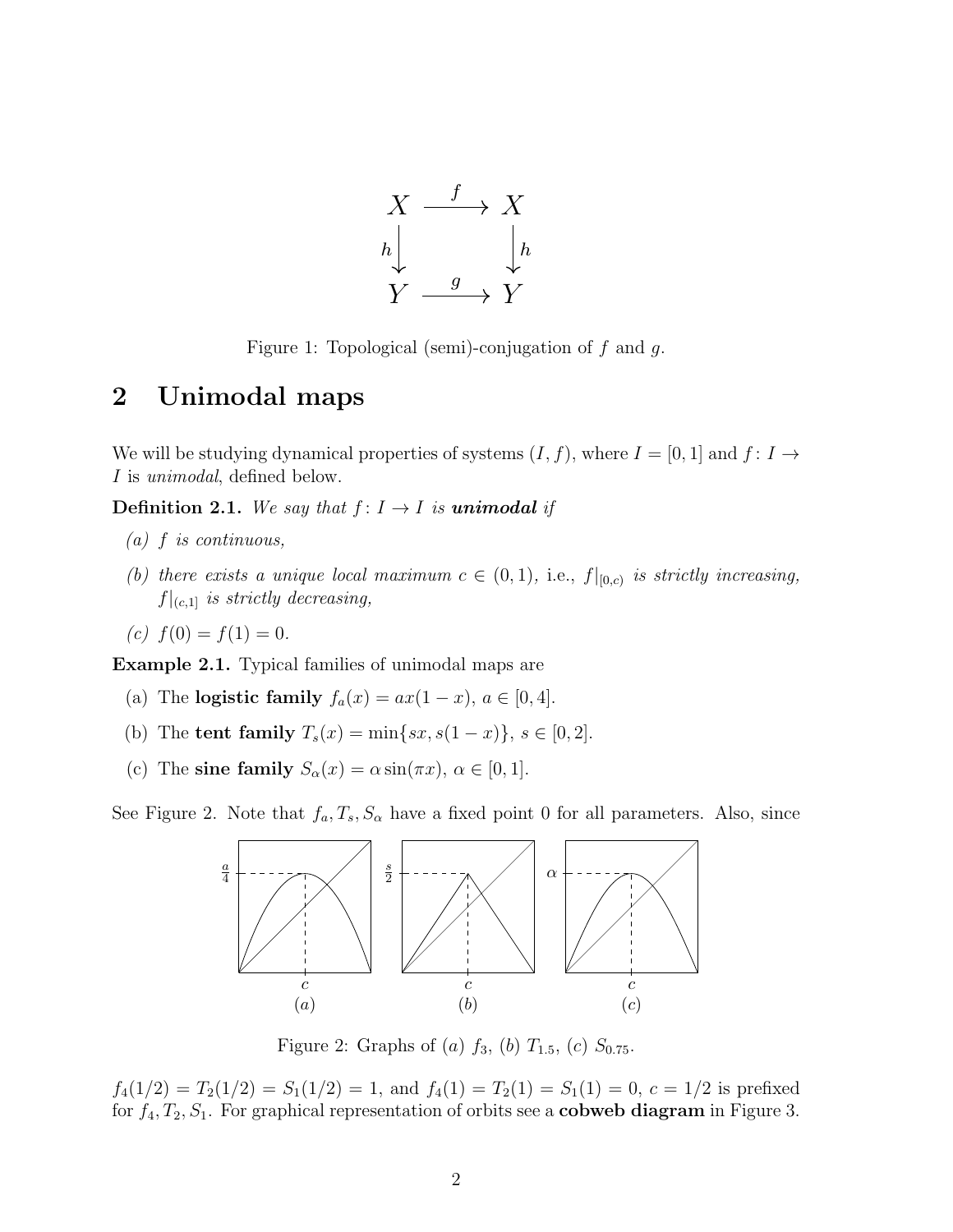

Figure 3: Cobweb diagram gives a graphical representation of an orbit. Take  $x \in I$ and move up until you hit the graph of  $f$ . Then move horizontally until you hit the diagonal. That point if  $(f(x), f(x))$ . Continue vertically until you hit the graph and again horizontally until you hit the diagonal and obtain a point  $(f^2(x), f^2(x))$ . What is  $\omega(x)$ ?

**Remark 2.2.** Maps  $f_4, T_2$  and  $S_1$  are all topologically conjugate. Conjugation between  $f_4$  and  $T_2$  is given by  $h(x) = (\sin(\frac{\pi x}{2}))^2$ . Note that e.g.  $f_2$  and  $T_1$  are not conjugate since  $T_1$  has an interval of fixed points while  $f_2$  has two. In general there exist many parameters a for which  $f_a$  is conjugate to some tent map, but the conjugacies will not be smooth as in  $a = 4$  case. As we will see later, every unimodal map is semi-conjugate to some tent map.

# 3 Period doubling route to chaos

**Definition 3.1.** Let  $x_0$  be a periodic point of f with prime period n. We say that  $x_0$  is

- (a) **attracting** if  $\left|\frac{d}{dx}f^{n}(x_0)\right| < 1$ ,
- (b) **neutral** if  $\left| \frac{d}{dx} f^{n}(x_0) \right| = 1$ ,
- (c) **repelling** if  $\left| \frac{d}{dx} f^{n}(x_0) \right| > 1$ .

**Remark 3.2.** By the Mean Value Theorem, if  $x_0$  is attracting, there exists an open set  $U \ni x_0$  such that  $\lim_{k\to\infty} f^{nk}(x) = x_0$  for all  $x \in U$ . If  $x_0$  is repelling, there exists  $U \ni x_0$  open such that for every  $x_0 \neq x \in U$  there exists  $k \in \mathbb{N}$  such that  $f^{kn}(x) \notin U$ .

Example 3.1. (Period doubling cascade in the logistic family)

For  $a < 1 =: a_1$  point 0 is attracting fixed point of  $f_a$ . Fixed point 0 is repelling for all  $a > 1$  and neutral when  $a = 1$ .

If  $1 < a < 3 := a_2$  then  $f_a$  has an attracting fixed point  $x_a$  which attracts all  $x \in (0,1)$ .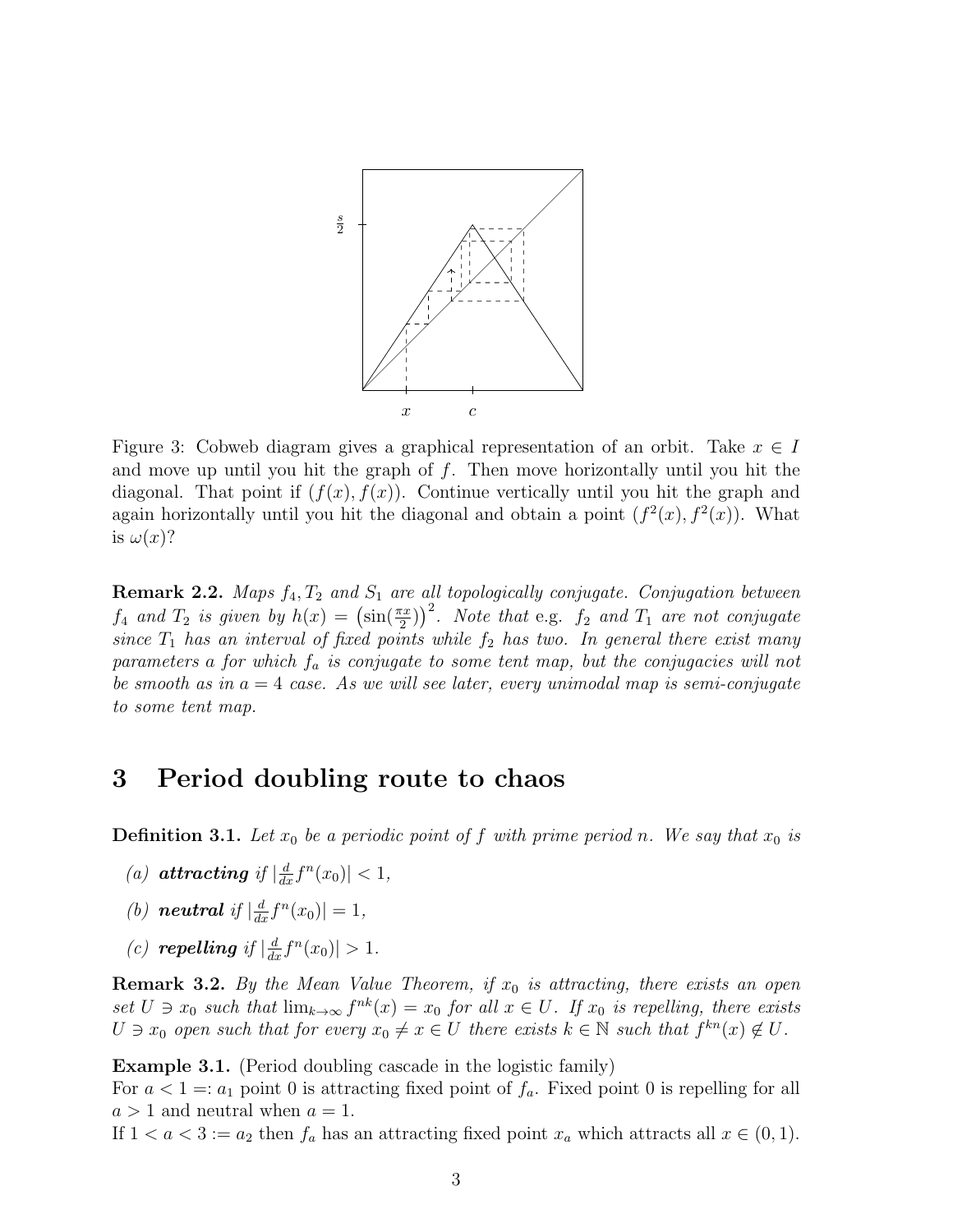That point becomes neutral when  $a = 3$  and repelling when  $a > 3$ .

For  $3 < a < 3.449489... =: a_4$  there is an attracting period 2 cycle of  $f_a$  which becomes neutral in  $a = a_4$  and repelling when  $a > a_4$ , creating a new attracting period 4 cycle. Further calculations show that the attracting  $2^n$ -cycle becomes neutral at  $a_{2^{n+1}}$  and repelling when  $a > a_{2^{n+1}}$ , creating an attracting period  $2^{n+1}$  cycle. Parameters are approximately  $a_8 = 3.54409...$ ,  $a_{16} = 3.56440726...$ ,  $a_{32} = 3.56875...$ ,  $a_{64} = 3.56969...$ , .... The limit  $\lim_{n\to\infty} a_{2^n} =: a_{feiq} \approx 3.569945672...$  is called a **Feigenbaum param**eter. Original results appeared in [14], [11].

**Remark 3.3.** A qualitative change in the behavior of the system as in e.g.  $a = 1$ . where a single neutral periodic orbit appears and splits into stable and unstable periodic orbit is called a saddle-node bifurcation. A change as in e.g.  $a_n$ ,  $n \geq 2$ , where a single attracting periodic orbit breaks into an attractive period 2 cycle is called a perioddoubling bifurcation.

Note that for  $a^{2^n} < a < a^{2^{n+1}}$  a map  $f_a$  has a single periodic cycle of prime period  $2^i$ for every  $i = 0, \ldots, 2^n$  and the  $2^n$ -cycle is attracting. Map  $f_{a_{feig}}$  has periodic orbits of prime period  $2^n$  for all  $n \in \mathbb{N}_0$  and an attracting Cantor set (as we will later see). See Figure 4.



Figure 4: Period doubling in logistic family. Picture is taken from [17].

Numerics also indicate that  $\lim_{n\to\infty} \frac{a_{n+1}-a_n}{a_{n+1}-a_{n-1}}$  $\frac{a_{n+1}-a_n}{a_{n+2}-a_{n+1}} = \delta = 4.669201609...$  What is fascinating is that  $\delta$  is universal for families of unimodal maps which are smooth enough. Usually the smoothness assumption is the negativity of Schwarzian derivative, see the definition below. Constant  $\delta$  is called the (first) **Feigenbaum constant**. The universality of  $\delta$  was first noticed numerically (see [14], [11]) and explained using the renormalization theory, see e.g. [23] and the next section.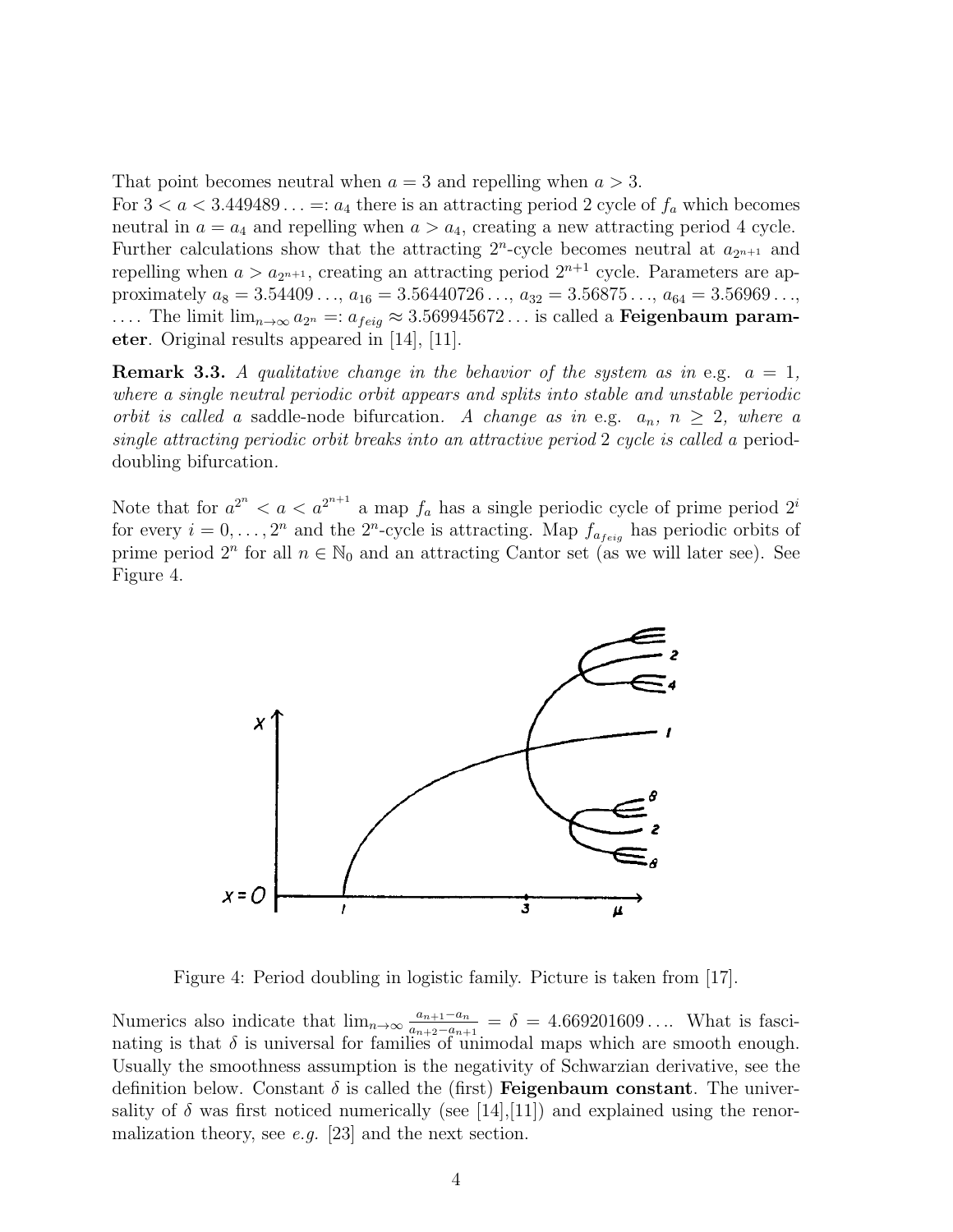**Definition 3.4.** Let  $f: I \rightarrow I$  be continuous and at least three times differentiable. The **Schwarzian derivative** of  $f$  at  $x$  is

$$
Sf(x) = \frac{f'''(x)}{f'(x)} - \frac{3}{2} \left( \frac{f''(x)}{f'(x)} \right)^2.
$$

If  $f'(x) = 0$  we define  $Sf(x) = -\infty$ .

Unimodal map f for which  $Sf(x) < 0$  for all  $x \in I$  is called S-unimodal.

**Remark 3.5.** If  $Sf < 0$ , then f' cannot have a positive local minimum or negative  $local maximum. So between two successive extrema of  $f'$  there must be a critical point$ of  $f$ .

Example 3.2. Every map in logistic family and sine family is S-unimodal. Tent map is not S-unimodal since it is not smooth at the critical point.

Theorem 3.6 (Singer, [30]). If S-unimodal map has an attracting period orbit, then it attracts the critical point c. Thus, S-unimodal map has at most one attracting periodic orbit.

Remark 3.7. More generally, attracting orbits of interval maps with negative Schwarzian derivative attract a critical point or a boundary point. So, if  $Sf < 0$  and f has n critical points, then the number of attracting periodic orbits is at most  $n + 2$ . Note that the definition of unimodal maps requires  $f(0) = f(1) = 0$ .

#### 4 Renormalization

**Definition 4.1.** Unimodal map f is called **renormalizable** if there exists a closed interval  $J \subset I$  and  $n \geq 2$  such that

- (i)  $f^n(J) \subset J$
- (ii) J,  $f(J)$ , ...  $f^{n-1}(J)$  have disjoint interiors
- (iii) J contains c in its interior.

Interval *J* is called a **restrictive interval of period** n and  $f^{n}|_{J}: J \rightarrow J$  is called the return map or renormalization of  $f$  to  $J$ .

**Remark 4.2.** Note that  $f^n|_J$  is again unimodal (possibly turned 'upside down', i.e., c is the minimum). Denote by  $\varphi: J \to I$  an affine surjection such that  $\varphi \circ f^n |_{J} \circ \varphi^{-1}: I \to I$ is unimodal (c is the maximum). Then  $f \mapsto \mathcal{R}(f, J) = \varphi \circ f^n |_J \circ \varphi^{-1}$  is called a **renormalization operator**. Note that  $\mathcal{R}(f, J)$  can again be renormalizable. In that case we say that  $f$  is **twice renormalizable** and analogously n-times renormalizable  $(n = \infty$  is also allowed). See Figure 5.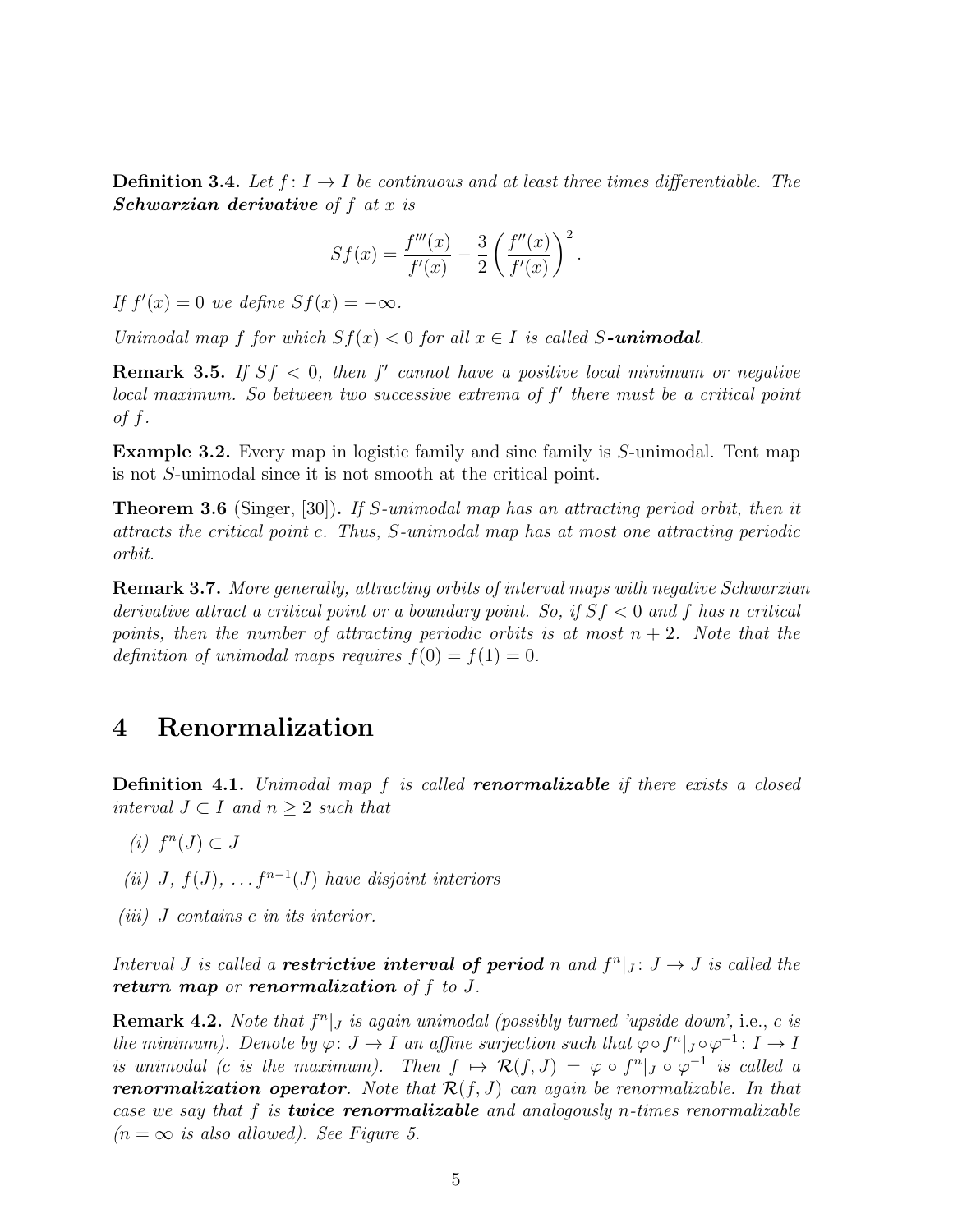

Figure 5: Figure (a) shows the graph of  $f_a$  for some  $a_4 < a < a_8$ . Note that it is renormalizable, with restrictive interval  $J_1^0 = [1 - p, p]$  of period 2, where  $p > c$  is the fixed point of  $f_a$ . Denote by  $J_1^1 = f_a(J_1^0) \subset [p, p']$ , where  $p' > p$  is such that  $f_a^2(p') = p$ . Then  $f_a(J_1^1) \subset J_1^0$ , thus  $f_a^2(J_1^0) \subset J_1^0$ . The graph of  $f_a^2$  is given in (b). Note that  $\mathcal{R}(f_a, J_1^0) = \varphi \circ f_a^2 |_{J_1^0} \circ \varphi^{-1}$  is again unimodal and is again renormalizable, with restrictive interval  $J_2^{00}$  of period 2. Figure (c) shows the graph of  $\mathcal{R}^2(f_a, J_1^0)$ . Note that  $\mathcal{R}(\mathcal{R}(f_a, J_1^0), J_2^{00})$  is no longer renormalizable. By  $J_2^{i_1 i_2}$  we denote intervals such that  $J_2^{i_1i_2} \subset J_1^{i_1}$  and  $f_a(J_2^{00}) = J_2^{10}$ ,  $f_a(J_2^{10}) = J_2^{01}$ ,  $f_a(J_2^{01}) = J_2^{11}$ . Moreover,  $f_a(J_2^{i_1i_2})$  have disjoint interiors and  $f_a^4(J_2^{i_1 i_2}) \subset J_2^{i_1 i_2}$  for all  $i_1, i_2 \in \{0, 1\}$ .

It can be shown that  $f_a$  is *n*-times renormalizable for  $a_{2^n} \le a < a_{2^{n+1}}$ ,  $n \in \mathbb{N}$ . Thus  $f = f_{a_{feig}}$  is *n*-times renormalizable for every  $n \in \mathbb{N}$ . It can be thought of as a fixed point of an operator  $f \mapsto \varphi \circ f^2 |_{J_n^{0...0}} \circ \varphi^{-1}$  (defined on a space of all infinitely renormalizable S-unimodal maps) where  $\varphi$  is an affine surjection as before and  $J_n^{0...0}$  is a restrictive interval of period  $2^n$  as in Figure 5. It turns out that this operator has a unique fixed point, with the single unstable eigenvalue equal to  $\delta = 4.6692...$  (the Feigenbaum constant). See [23].

For  $i_1, \ldots, i_n \in \{0, 1\}, (i_1, \ldots, i_n) \neq (0, \ldots, 0)$  denote by

$$
J_n^{i_1...i_n} = f^{i_1+2i_2+...+2^{n-1}i_n}(J_n^{0...0}).
$$

Note that  $f(J_n^{i_1...i_n}) = f^{1+i_1+2i_2+...+2^{n-1}i_n}(J_n^{0...0}) = J_n^{i_1...i_n+2i},$  where  $+_2$  denotes the binary addition "with carry", see the details below. Specially,  $f(J_n^{1...1}) = f^{2^n}(J_n^{0...0}) \subset$  $J_n^{0...0}$ . Also note that  $J_n^{i_1...i_n} \subset J_{n-1}^{i_1...i_{n-1}}$  $a_{n-1}^{i_1...i_{n-1}}$  for every  $n \in \mathbb{N}$ . We conclude that  $\cap_n J_n^{i_1...i_n}$  =: C is a Cantor set and  $\omega(x) \in C$  for every  $x \in I$  which is not periodic (of period  $2^n$ ), specially  $\omega(c) = C$ . For every  $x \in C$  write  $x = x_1 x_2 \dots \in \{0, 1\}^{\infty}$ . Note that the action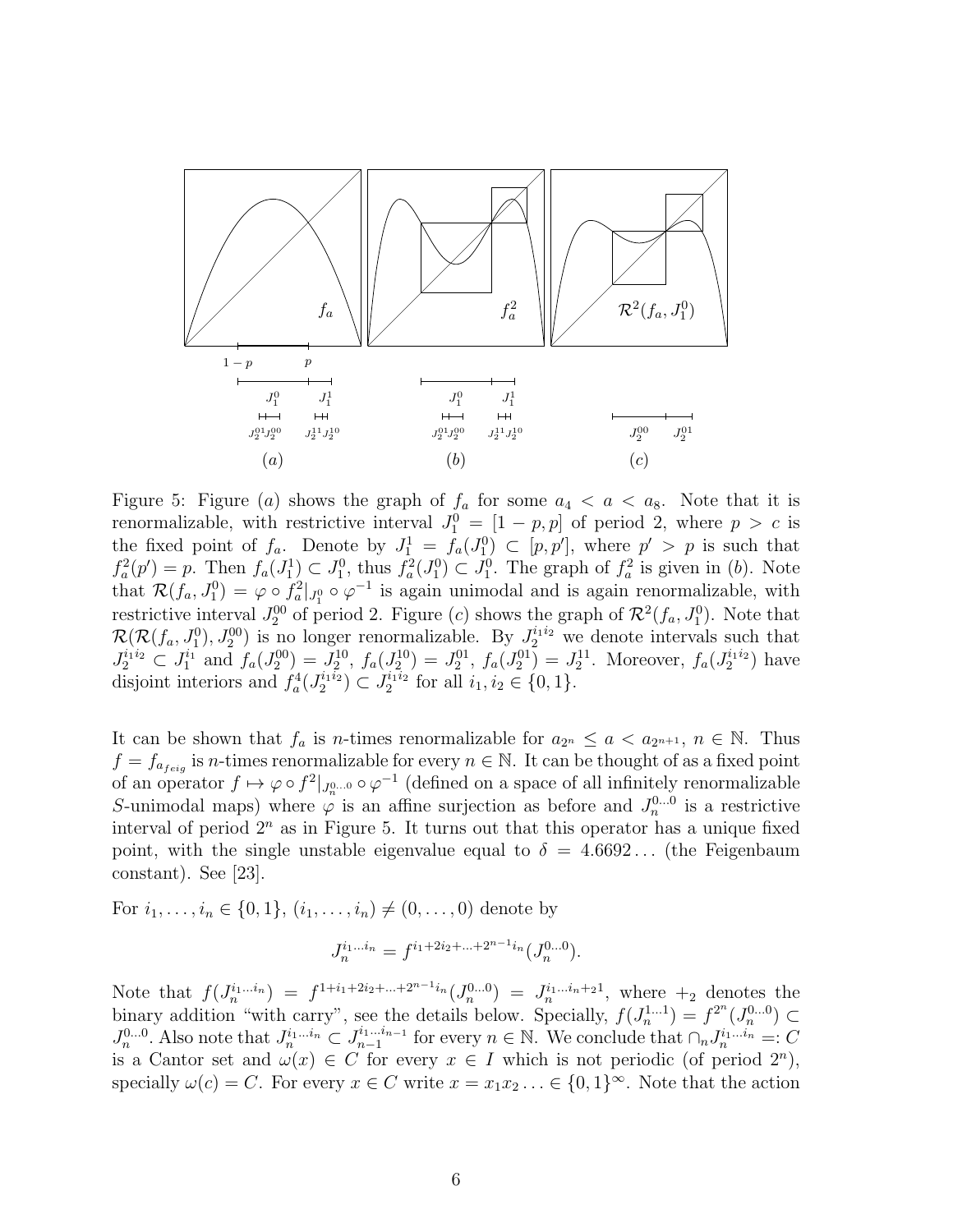of  $f$  on  $C$  is given as binary "add one and carry":

$$
f(x) = \begin{cases} (x_1 + 1)x_2x_3\ldots, & x_1 = 0, \\ 0(x_2 + 1)x_3\ldots & x_1x_2 = 10, \\ 00(x_3 + 1)x_4\ldots & x_1x_2x_3 = 110, \\ \ldots & \ldots & \ldots \end{cases}
$$

Note that  $f|_{\omega(c)}$  is one-to-one.

The construction easily generalizes to other infinitely renormalizable unimodal maps  $f$ .

**Definition 4.3.** Let  $\alpha = \langle q_1, q_2, \ldots \rangle$ ,  $q_i \geq 2$ . Define

$$
\Delta_{\alpha} = \{(x_1, x_2, \ldots), 0 \le x_i < q_i\}.
$$

Addition in  $\Delta_{\alpha}$  is  $(x_1, x_2, ...) + (y_1, y_2, ...) = (z_1, z_2, ...)$ , where  $z_1 = x_1 + y_1 \pmod{q_1}$ ,  $z_j = x_j + y_j + r_{j-1} \pmod{q_j}$ , where  $r_{j-1} = 0$  if  $x_{j-1} + y_{j-1} + r_{j-1} < q_{j-1}$  and  $r_{j-1} = 1$ otherwise (addition with carrying). The map  $f_{\alpha} : \Delta_{\alpha} \to \Delta_{\alpha}$  given by

$$
f_{\alpha}(x_1, x_2, \ldots) = (x_1, x_2, \ldots) + (1, 0, 0, \ldots)
$$

is called  $\alpha$ -adic adding machine.

**Remark 4.4.** An action of  $f_{a_{feig}}$  is the  $\alpha$ -adic adding machine with  $\alpha = \langle 2, 2, 2, \ldots \rangle$ . It is called the **dyadic adding machine**.

**Remark 4.5.** If unimodal map f is infinitely renormalizable, then  $\omega(c)$  is a Cantor set and  $f|_{\omega(c)}$  is an  $\alpha$ -adic adding machine (see e.g. [24]). The converse is not true, there exist non-renormalizable maps (specifically tent maps for dense set of parameters) with the above properties (see  $\vert 4 \vert$ ).

# 5 Chaos beyond the Feigenbaum parameter

Bifurcation diagram (see Figure 6) of logistic family (which is "universal" for S-unimodal maps, see Figure 7) indicates complicated behavior beyond the Feigenbaum parameter. However, we can observe intervals in parameter space with attracting periodic orbits (sometimes called "windows of stability"), which are again followed by a period doubling cascade resulting in an infinitely renormalizable map and chaos beyond. Windows of stability form a dense set in the parameter space (see [16], [22]). The set of parameters for which  $\omega(x)$  equals an interval for Lebesgue almost every x is a Cantor set of positive Lebesgue measure (see [20], [3]).

**Definition 5.1** (Devaney, [12]). Let  $(X, f)$  be a dynamical system, where  $(X, d)$  is a metric space and  $f: X \to X$  is continuous. We say that f is **Devaney-chaotic** on X if it is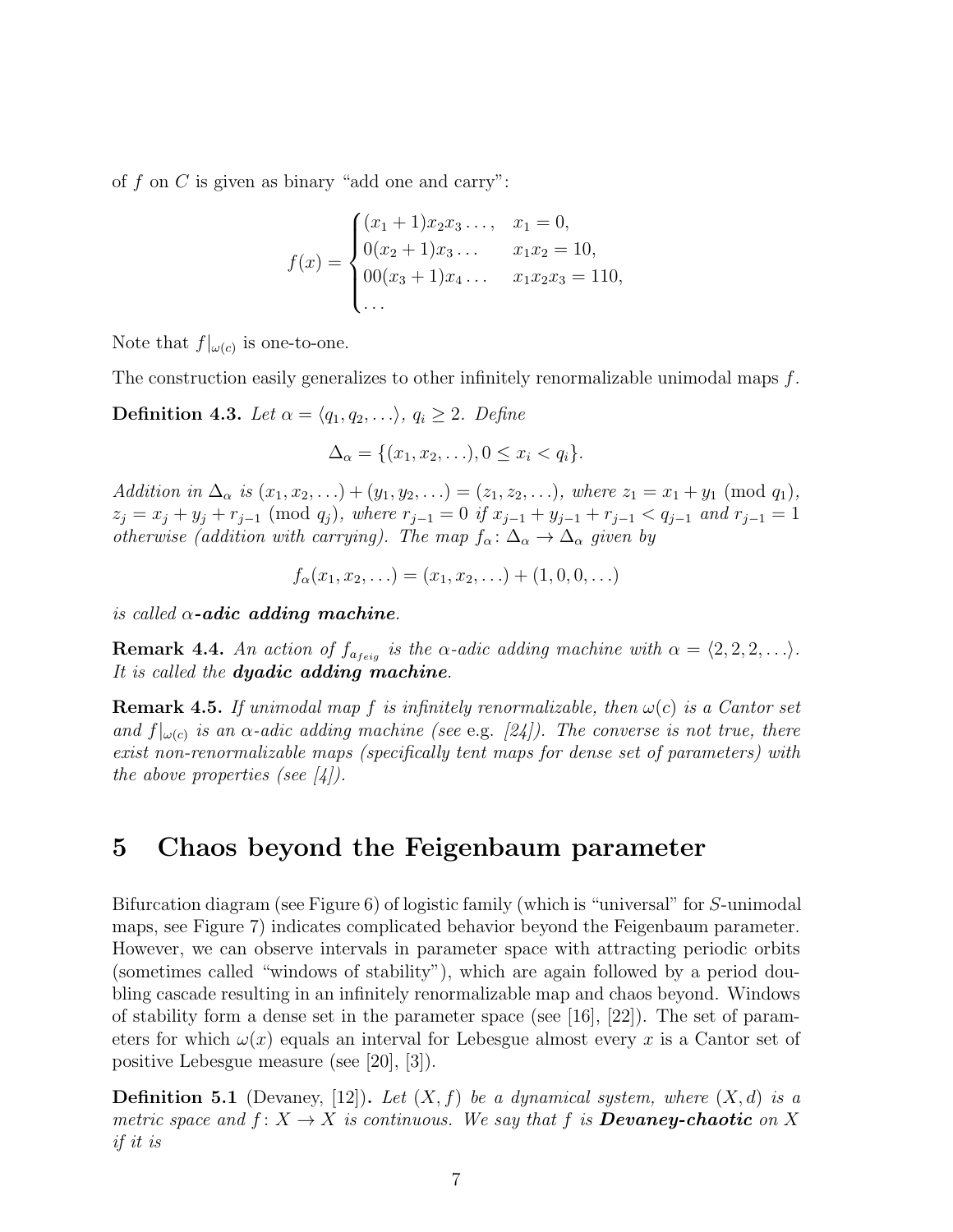

Figure 6: The bifurcation diagram of the logistic family. For every  $a \in [2.4, 4]$  the set  $\omega(c, f_a)$  is plotted in the vertical line  $\{a\} \times I$ . Red line denotes the Feigenbaum parameter.

- (a) **topologically transitive**, i.e., for every open  $U, V \subset X$  there exists  $k > 0$  such that  $f^k(U) \cap V \neq \emptyset$ ,
- (b) set of periodic points of f is dense in  $X$ ,
- (c) f is **sensitive to initial conditions**, i.e., there exists  $\delta > 0$  such that for every  $x \in X$  and  $U \ni x$  open there exists  $y \in U$  and  $k \in \mathbb{N}$  such that  $d(f^k(x), f^k(y)) > \delta$ .

**Theorem 5.2** ([32]). Continuous map  $f: J \rightarrow J$  on a closed interval J is chaotic on *J* if and only if there exists a point  $x \in J$  such that  $Orb(x)$  is dense in J.

**Remark 5.3.** Maps  $f: I \rightarrow I$  with attracting periodic orbits are obviously not chaotic on I. We will later see that if topological entropy of a unimodal f is positive (see Definition 6.1), then f is semi-conjugate to a tent map with the same entropy (see Theorem 11.1) and thus there exists  $X \subset I$  such that  $f|_X$  is chaotic on X. Specifically, topological entropy of  $f_a$  is positive whenever  $a > a_{feig}$  (see 6.2) so there exists  $X_a \subset I$ such that  $f_a|_{X_a}$  is chaotic.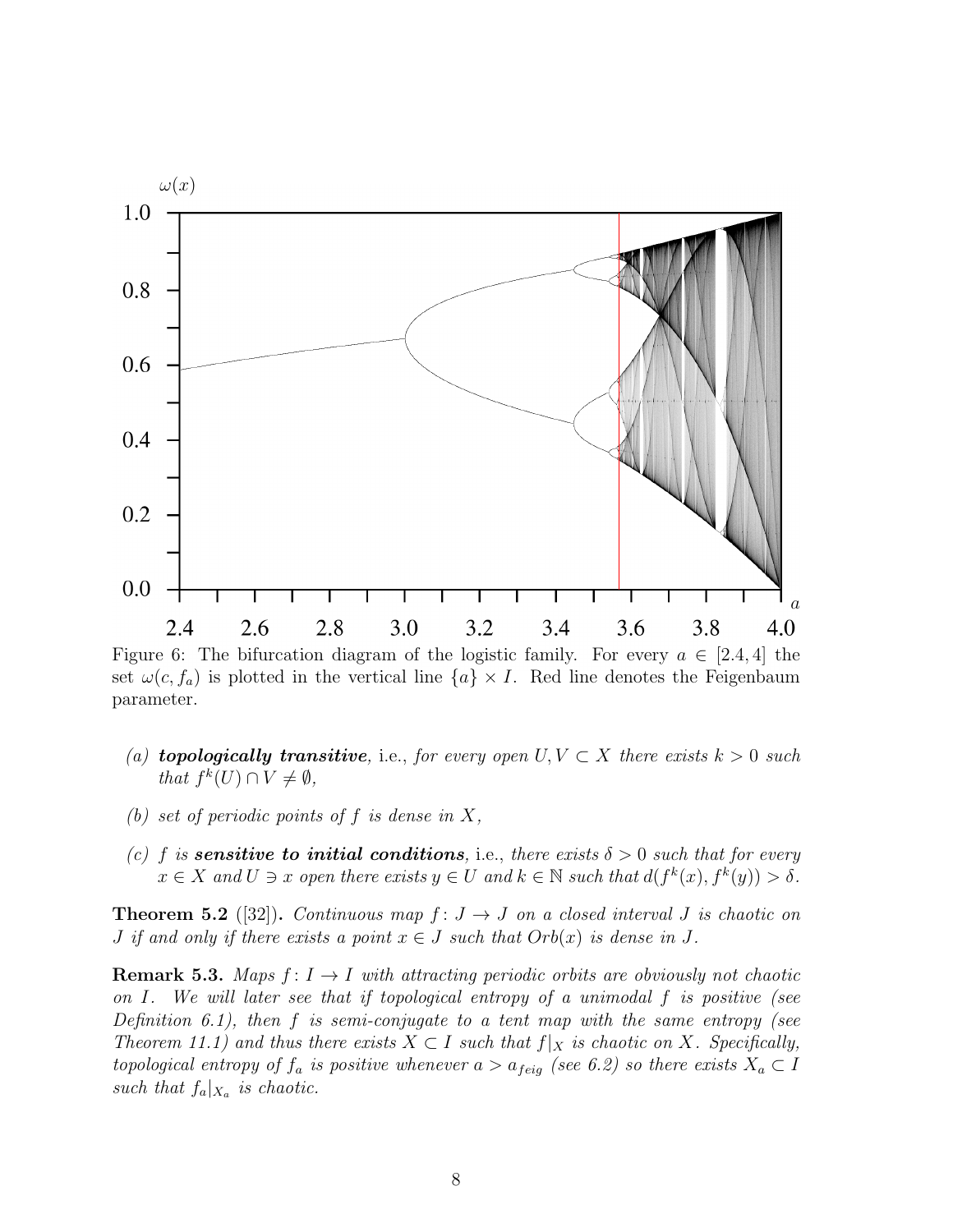

Figure 7: The bifurcation diagram of the family  $ax^2(1-x)$  (on the left) and the sine family (on the right). Pictures are taken from [15].

## 6 Topological entropy

**Definition 6.1.** Let  $(X, d)$  be a compact metric space,  $f: X \to X$  a map (not necessary continuous). **Topological entropy** (Bowen-Dinaburg, see [5]) of f is

$$
h_{top}(f) = \lim_{\varepsilon \to 0} \limsup_{n} \frac{1}{n} \log s_{n,\varepsilon}(X, f),
$$

where  $s_{n,\varepsilon} = \inf\{|S| : S \text{ is } (n,\varepsilon)$ -spanning}. A set  $S \subset X$  is  $(n,\varepsilon)$ -spanning if for every  $x \in X$  there exists  $y \in S$  such that  $\max\{d(f^i(x), f^i(y)) : i \in \{0, ..., n\}\} \leq \varepsilon$ .

**Theorem 6.2** (Misiurewicz and Szlenk, [28]). Let  $f: I \rightarrow I$  be piecewise monotone. Then

$$
h_{top}(f) = \begin{cases} \max\{0, \lim_{n\to\infty} \frac{1}{n} \log l(f^n)\} \\ \max\{0, \lim_{n\to\infty} \frac{1}{n} \log Var_I(f^n)\} \\ \max\{0, \limsup_{n\to\infty} \frac{1}{n} \log Per_n(f)\} \\ \max\{0, \limsup_{n\to\infty} \frac{1}{n} \log \gamma_n(f)\}, f \text{ unimodal,} \end{cases}
$$

 $l(f) = |\{J \subset I \text{ maximal}: f|_J \text{ monotone}\}|$  (lap number of f),  $Var_I(f) = \sup \{ \sum_{i=1}^n |f(x_i) - f(x_{i+1})| : 0 = x_0 < x_1 < \ldots < x_n = 1 \},$  (variation),  $Per_n(f) = |\{connected\ components\ of\ the\ set\ \{x \in I : f^n(x) = x\}\}|,$  $\gamma_n(f) = |\{x \in f^{-n}(c) : f^k(x) \neq c, k = 0, \dots, n-1\}|.$ 

**Example 6.1.** Note that  $l(T_2^n) = 2^n$  and  $l(f_4^n) = 2^n$  for all  $n \in \mathbb{N}$  so  $h_{top}(T_2) =$  $h_{top}(f_4) = \log 2.$ 

**Example 6.2.** Since the variation of  $T_s^n$  grows as  $s^n$ , using the previous theorem, we can easily calculate  $h_{top}(T_s) = \max\{0, \log s\}$ , where  $T_s$  denotes the tent map with slope s. Note that  $s \mapsto h_{top}(T_s)$  is continuous and monotone.

Remark 6.3. In this remark we list some important facts about the topological entropy of interval maps.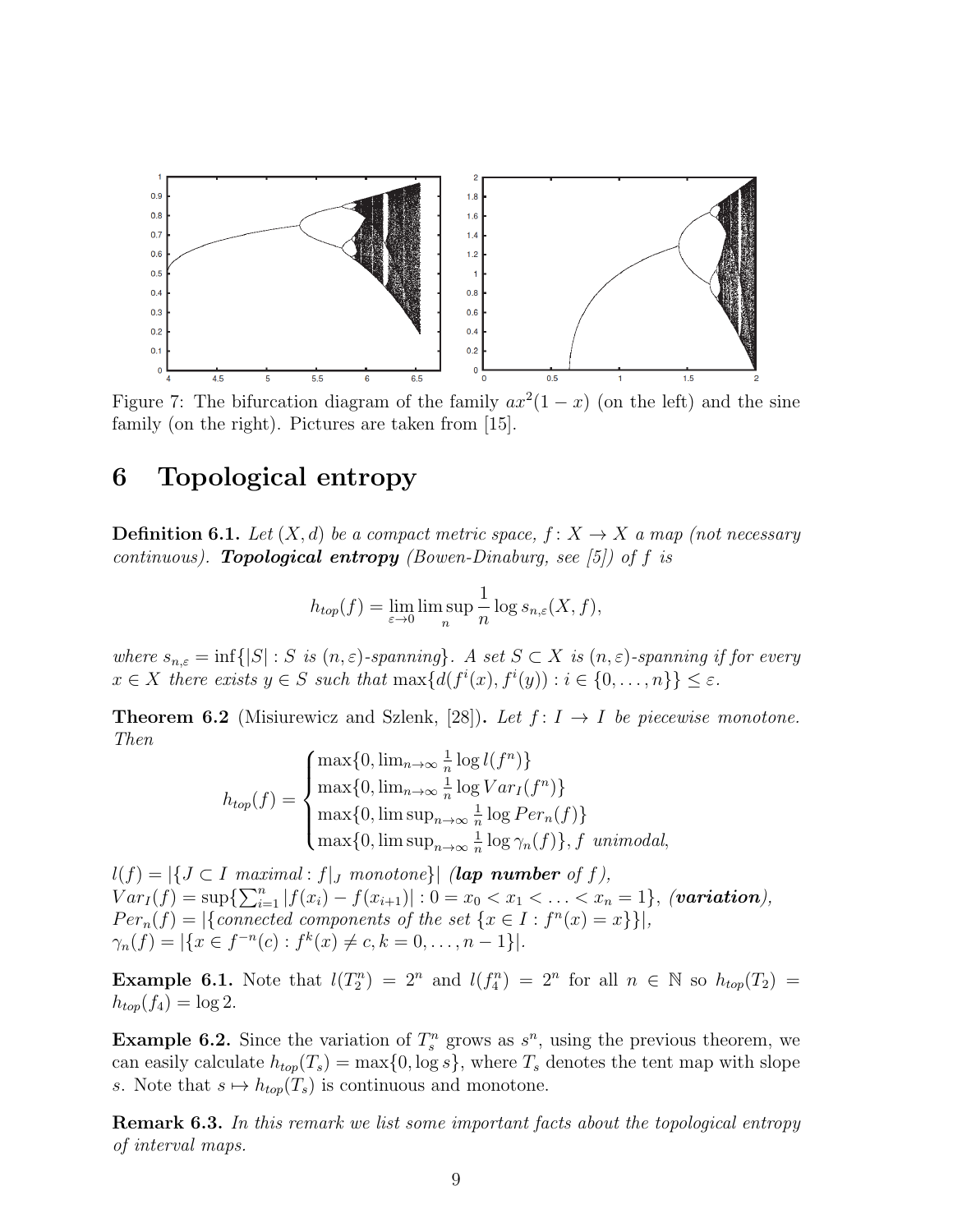(i) If f and g are conjugate, then  $h_{top}(f) = h_{top}(g)$ . If f and g are semi-conjugate and g is a factor of f, then  $h_{top}(f) \geq h_{top}(g)$ .

For  $s \geq 2$  an s-horseshoe of f is  $J \subset I$  and a partition  $D$  of  $J$  into s subintervals such that  $f(Cl(J_i)) \supset J$  for every  $J_i \in \mathcal{D}$ .

- (ii) For  $f: I \to I$  continuous  $h_{top}(f) > 0$  if and only if f has a horseshoe, see [27]. Moreover, if f has an s-horseshoe, then  $h_{top}(f) \geq \log(s)$ .
- (iii) For  $f: I \to I$  continuous  $h_{top}(f) > 0$  if and only if it has a cycle of period which is not a power of two, see [27].

Denote by  $\mathcal{U}_1$  the space of all  $C^1$ -unimodal maps with  $C^1$ -topology and by  $\mathcal{U}_0$  the space of  $C^0$ -unimodal maps with  $C^0$ -topology.

- (iv)  $U_1 \ni f \mapsto h_{top}(f)$  is continuous, see [26].
- (v)  $\mathcal{U}_0 \ni f \mapsto h_{top}(f)$  is continuous at  $f_0$  if  $h_{top}(f_0) > 0$ , see [27].

Monotonicity of entropy? Question of monotonicity of entropy in unimodal families is hard and still not quite understood. There exist families without the monotonicity of entropy, see [8]. It is known that  $a \mapsto h_{top}(f_a)$  is monotone, see e.g. [26], [13] or [34] (see Figure 8). However, all the proofs use methods from complex analysis and question of "real" proof is still outstanding. The monotonicity of entropy for the sine family was recently proven, also by extending the maps to the complex plane, see [29].



Figure 8: The devil's staircase  $a \mapsto exp(h_{top}(f_a))$ , where  $f_a(x) = ax(1-x)$ . The picture is taken from [19].

# 7 The Milnor-Thurston kneading theory

Most of the results in this section are based on the celebrated paper by Milnor and Thurston [26].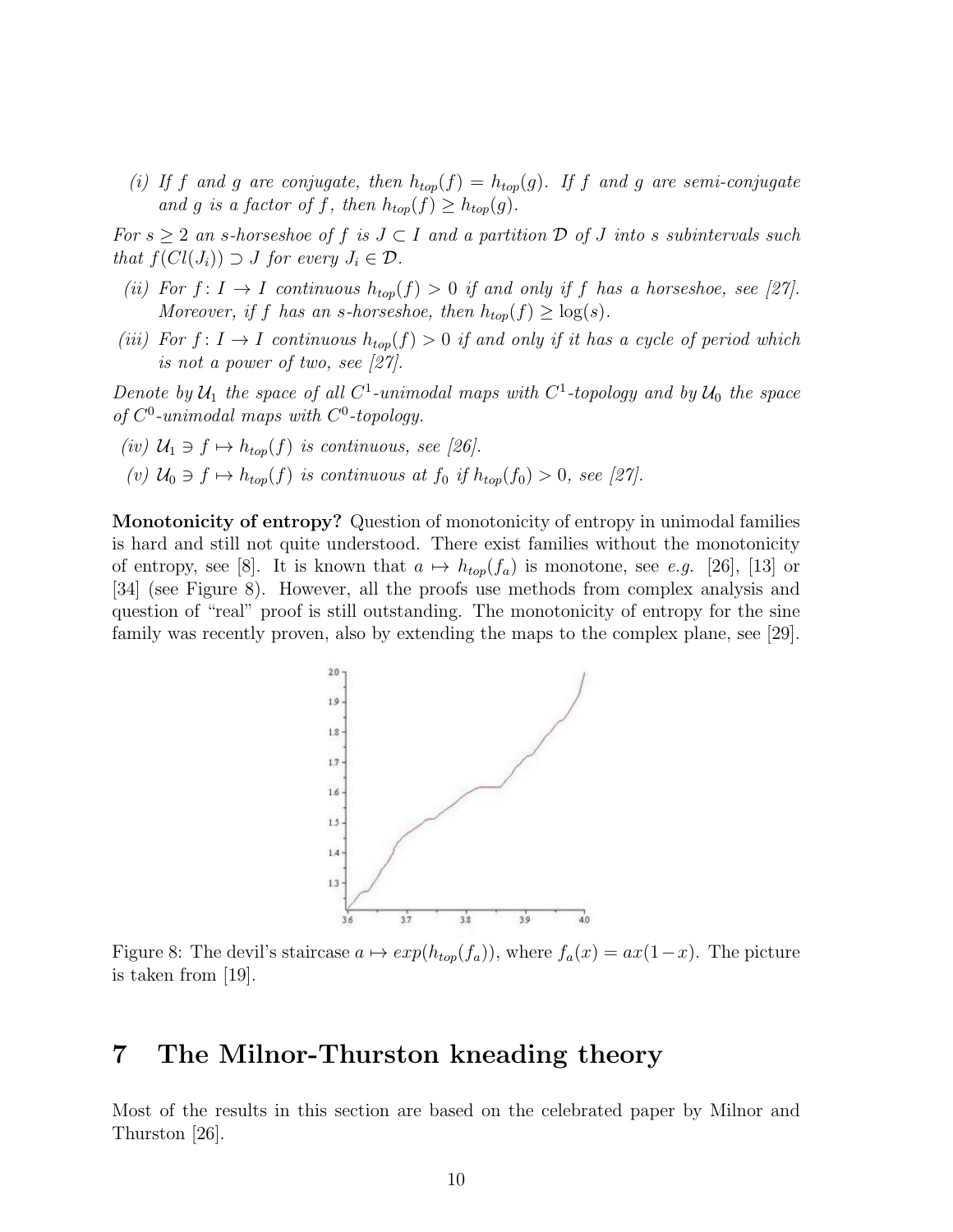Let  $f: I \to I$  be unimodal with critical point  $c \in (0,1)$ .

**Definition 7.1.** Let  $x \in I$ . The **itinerary** of x is  $i(x) = x_0x_1 \ldots \in \{0, C, 1\}^{\infty}$ , where

$$
x_i = \begin{cases} 0, & f^i(x) < c \\ C, & f^i(x) = c \\ 1, & f^i(x) > c. \end{cases}
$$
 (1)

Equip  $\{0, C, 1\}^{\infty}$  with the product topology (which is metrizable). Let  $\sigma: \{0, C, 1\}^{\infty} \to$  ${0, C, 1}^{\infty}$  be defined as  $\sigma(x_0x_1x_2...) = x_1x_2...$  Then the following diagram commutes:



Note that i is not continuous exactly at preimages of c. Define  $i(x^-) = \lim_{y \uparrow x} i(y)$ ,  $i(x^+) = \lim_{y \downarrow x} i(y)$ , where the limit is taken over  $y \in I$  which are not preimages of c, i.e., there is no  $n \in \mathbb{N}$  such that  $f^{n}(y) = c$ .

The **kneading sequence** of f is a sequence  $\nu_f = i(f(c))$ . Note that if  $C \in \nu_f$ , the critical point c is periodic.

**Example 7.1.** Take  $f = T_2$ , the full tent map. The itinerary of 0 is  $i(0) = 000...$  The itinerary of 1 is  $i(1) = 100 \ldots$  The itinerary of c is  $i(c) = C100 \ldots$  thus  $\nu_f = 100 \ldots$ Note that  $i(c^-) = 0100...$  and  $i(c^+) = 1100...$ 

We want to introduce an ordering on itineraries which reflects an ordering on I.

**Definition 7.2.** For  $t_1 \nldots t_n \in \{0, C, 1\}^n$  denote by  $\#_1(t_1 \nldots t_n)$  the number of symbols 1 in the word  $t_1 \ldots t_n$ . Let  $s = s_0 s_1 \ldots \in \{0, C, 1\}^\infty$ . For  $i \geq 0$  define

$$
\vartheta_i(s) = \begin{cases} +1, & \#_1(s_0 \dots s_i) \text{ even,} \\ -1, & \#_1(s_0 \dots s_i) \text{ odd.} \end{cases} \tag{2}
$$

Let  $s = s_0 s_1 \dots, t = t_0 t_1 \dots \in \{0, C, 1\}^{\infty}$  and let  $i \in \mathbb{N}_0$  be the smallest such that  $s_i \neq t_i$ . We say that s is smaller than t in **parity-lexicographical ordering**,  $s \prec t$ , if either

(a)  $\vartheta_{i-1}(s) = +1$  and  $s_i < t_i$ , or (b)  $\vartheta_{i-1}(s) = -1$  and  $s_i > t_i$  (where  $0 < C < 1$ ). Take  $\vartheta_{-1}(s) = +1$  for completeness.

**Example 7.2.** Let  $s = 111010...$  and  $t = 110111...$  Then  $\vartheta_1(s) = +1$ , so since  $1 > 0$ ,  $s \succ t$  in the parity-lexicographical ordering.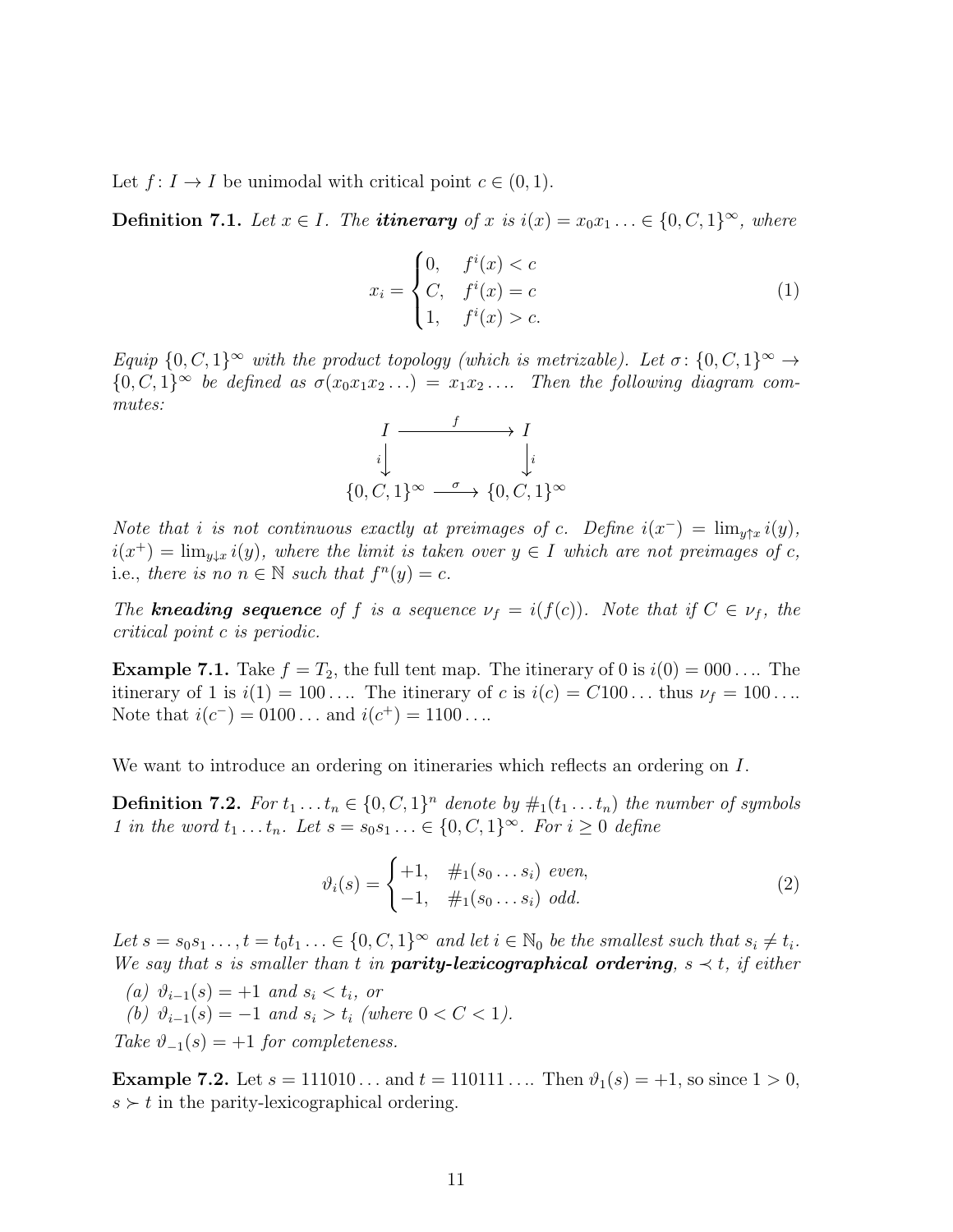**Remark 7.3.** For  $x \in I$  such that  $f^k(x) \neq c$  for  $0 \leq k \leq i$  (i.e., C does not appear in the first  $i + 1$  symbols) we have  $\vartheta_i(i(x)) = +1$  if  $f^{i+1}$  is locally increasing in x and  $\vartheta_i(i(x)) = -1$  if it is locally decreasing. If  $C \in i(x)$ , then x is a critical point of  $f^{i+1}$ .

We first discuss the injectivity of the map  $x \mapsto i(x)$ .

Lemma 7.4. Let  $x, y \in I$ . Then

$$
x < y \implies i(x) \preceq i(y) \tag{3}
$$

Remark 7.5. The inequality in (3) cannot be improved in general. There can indeed exist points  $x < y \in I$  such that  $i(x) = i(y)$ . In that case  $f^{n}([x, y]) \not\ni c$  for every  $n \in \mathbb{N}$ thus  $i(z) = i(x) = i(y)$  for all  $z \in [x, y]$ . Intervals J such that  $f^{n}|_{J}$  is a homeomorphism for every  $n \in \mathbb{N}$  are called **homtervals**.

**Lemma 7.6** ([24]). If J is a homterval, then

- (a) every point of J is attracted to an attracting periodic orbit, or
- (b) *J* is **wandering**, i.e.,  $J, f(J), f^2(J), \ldots$  are all disjoint and no point of *J* is attracted to an attracting periodic orbit.

Theorem 7.7 (Guckenheimer, [18]). S-unimodal maps do not have wandering intervals.

Remark 7.8. By Singer's theorem, if S-unimodal map has an attracting periodic orbit, then it must attract the critical point c (see Theorem 3.6). It is easy to see that in that case  $\nu_f$  must be a periodic sequence. Thus, if  $\nu_f$  is not periodic,  $x \mapsto i(x)$  is one-to-one.

Now we discuss the surjectivity of  $x \mapsto i(x)$ .

**Remark 7.9.** Let  $x \in I$ . Note that by (3) it follows that  $\sigma^k(i(x)) \preceq \nu_f$  for every  $k \geq 0$ . Next Lemma shows a partial converse.

**Lemma 7.10.** Assume f has no wandering intervals and assume  $\nu_f$  is not periodic. Let  $s = s_0 s_1 \ldots \in \{0, C, 1\}^{\infty}$ . There exists  $x \in I$  such that  $i(x) = s$  if and only if either

(a)  $\sigma^k(s) \prec \nu_f$  for all  $k \geq 0$ , or

(b)  $\sigma^k(s) \preceq \nu_f$  for all  $k \geq 0$  and if  $\sigma^k(s) = \nu_f$  for a unique  $k \geq 0$ , then  $s_{k-1} = C$ .

**Corollary 7.11.** If f, g have no wandering intervals and have the same kneading sequence which is not periodic, then f and g are conjugate.

Sketch of proof. For the construction of a conjugacy use the uniqueness of itineraries of  $f$  and  $g$ .  $\Box$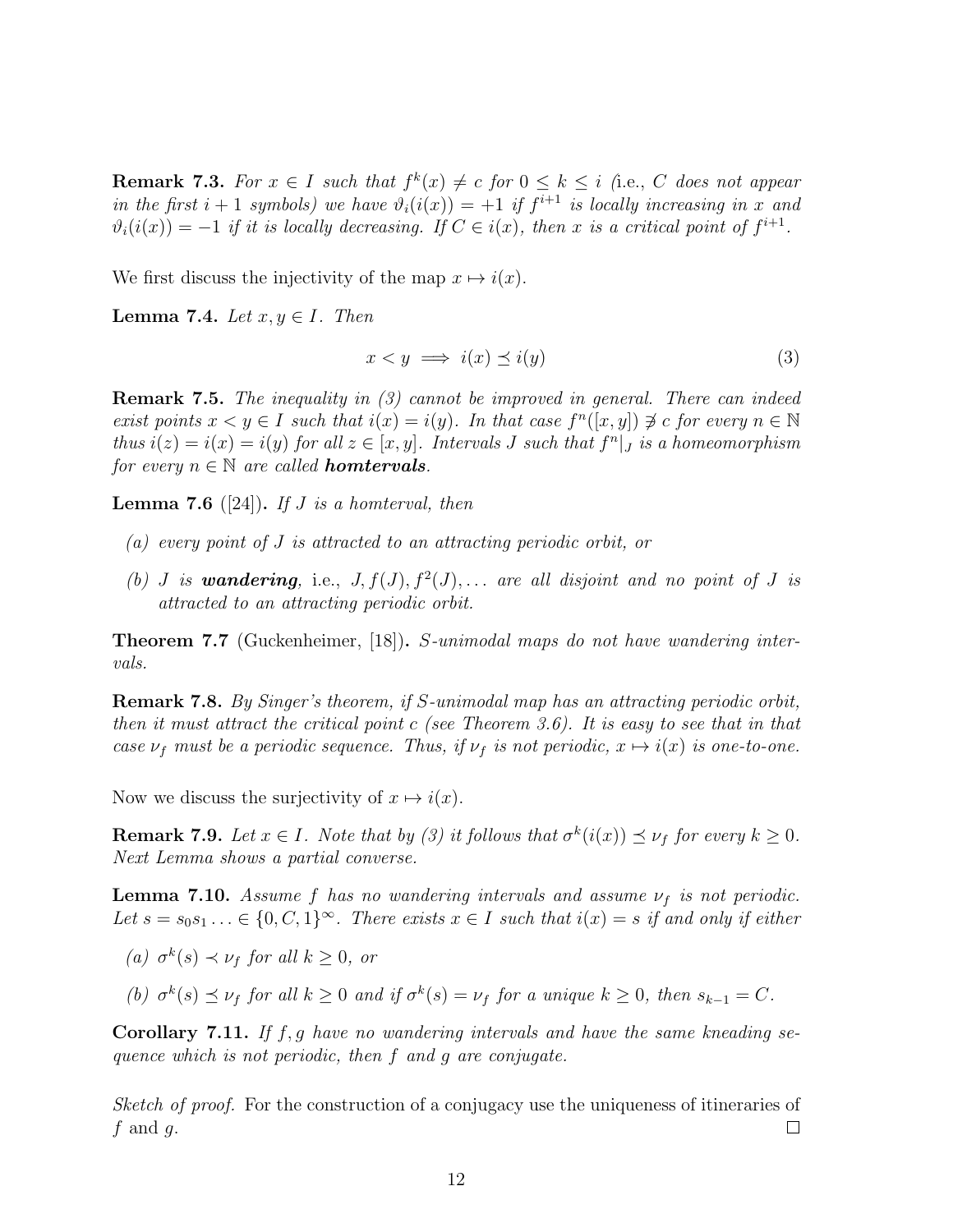Example 7.3. Every non-renormalizable logistic map with non-periodic kneading sequence (no attracting periodic orbit) is conjugate to some tent map. Later we will see that every logistic map beyond the Feigenbaum parameter is semi-conjugate to some tent map (Theorem 11.1).

**Remark 7.12.** If  $\nu_f$  is periodic, the conditions from Lemma 7.10 become very technical, for details see Guckenheimer [18]. If  $\nu_f$  is periodic, there can exist sequences satisfying (a) from the previous Lemma which cannot be realized as itineraries. For counterexample take e.g.  $T_{1+\sqrt{5}}$  which has a kneading sequence  $(10C)^\infty$  but no point has the itinerary  $(101)^{\infty} \prec (10C)^{2\infty}$ .

The following technical conditions will be needed later.

**Definition 7.13.** Assume f is unimodal and  $s \in \{0, C, 1\}^{\infty}$ . We say that s is dominated by  $\nu_f$  and write  $s \ll \nu_f$  if for every  $k \geq 0$ :

- (a)  $\sigma^k(s) \prec \nu_f$  and c is not periodic, or
- (b)  $\sigma^k(s) \prec (\nu_1 \ldots \nu_n 0)^\infty$  and  $\nu_f = (\nu_1 \ldots \nu_n C)^\infty$  where  $\#_1(\nu_1 \ldots \nu_n)$  is even, or
- (c)  $\sigma^k(s) \prec (\nu_1 \ldots \nu_n 1)^\infty$  and  $\nu_f = (\nu_1 \ldots \nu_n C)^\infty$  where  $\#_1(\nu_1 \ldots \nu_n)$  is odd.

**Lemma 7.14** ([10], Theorem II.3.8). Let f be unimodal and  $s \in \{0, C, 1\}^{\infty}$  such that  $\sigma^k(s) \ll \nu_f$ , then there is  $x \in I$  such that  $i(x) = s$ .

At the end of this section we state the necessary and sufficient conditions on a sequence to be a kneading sequence and discuss the universality of the logistic family.

**Lemma 7.15** (Conditions on kneading sequences, [18]). Let  $s = s_0 s_1 \ldots \in \{0, C, 1\}^{\infty}$ such that

- (a)  $\sigma^k(s) \preceq s$  for all  $k \geq 0$  (we say that the sequence is **shift maximal**),
- (b) If  $s_k = C$ , then  $s_{k+1+i} = s_i$  for  $i \ge 0$ .

Then there exists a S-unimodal map f such that  $s = v_f$ .

**Lemma 7.16 (Full family, [18]).** Let  $\{f_\nu : \nu \in [0,1]\}$  be a continuous one-parameter family of S-unimodal maps such that  $f_0(c) < c$ ,  $f_1(c) = 1$ . If  $g: I \to I$  is a unimodal map, then there exists  $\nu \in [0,1]$  such that  $f_{\nu}$  and g have the same kneading sequence.

Remark 7.17. Note that the logistic family satisfies the assumptions of the previous Lemma.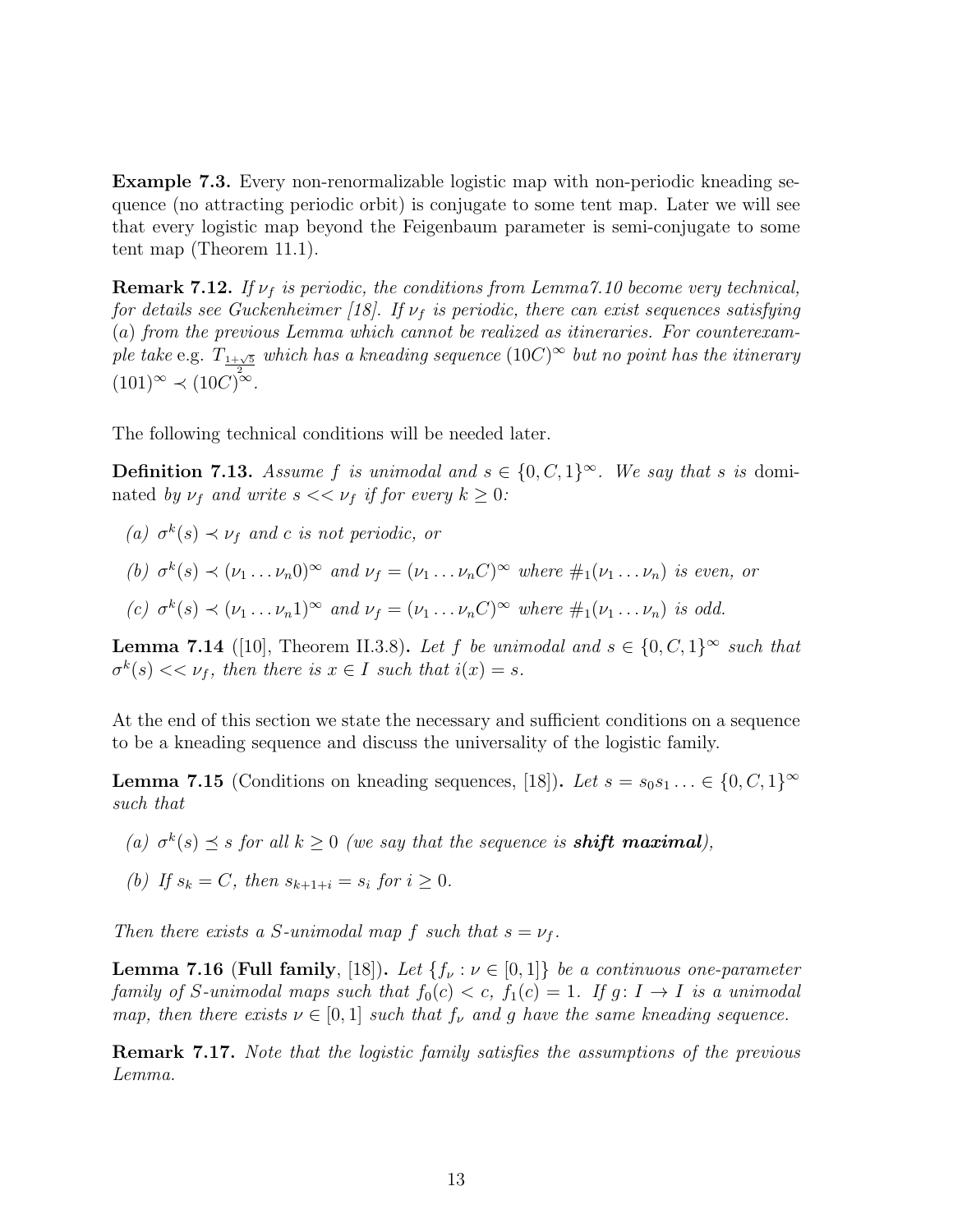#### 8 Symbolics of renormalization

Assume f is renormalizable, *i.e.*, there exists  $J \subset I$  and  $n \geq 2$  such that  $f^{n}(J) \subset J \ni c$ and  $J, f(J), f^2(J), \ldots, f^{n-1}(J)$  all have disjoint interiors (recall Definition 4.1). Then  $g := f<sup>n</sup>$ , is again unimodal with a kneading sequence  $\nu_g$ . We want to describe  $\nu_f$  with respect to  $\nu_g$ . For details see [10].

**Definition 8.1.** Let  $A \in \{0,1\}^m$  and let  $B = B_0 B_1 \ldots \in \{0, C, 1\}^{\infty}$ . Define the \*-product as follows:

$$
A * B = \begin{cases} AB_0 AB_1 AB_2 \dots, & \text{if } \#_1(A) \text{ is even,} \\ A\hat{B}_0 A \hat{B}_1 A \hat{B}_2 \dots, & \text{if } \#_1(A) \text{ is odd, where } 0 = 1, 1 = 0, \hat{C} = C. \end{cases}
$$

**Remark 8.2.** Let f be renormalizable, with  $J \subset I$  and  $n > 2$  as in the definition. Note that  $c \notin f^i(J)$  for all  $i = 1, ..., n-1$ . So we can assign  $i(f^i(J)) \in \{0,1\}$  to each of those intervals, depending on their position with respect to c. Let  $A = i(f^1(J)) \dots i(f^{n-1}(J))$ . Then  $\nu_f = A * \nu_q$ . See the Example below.

**Example 8.1.** Let  $f = f_a$  for some  $a_8 < a < a_{16}$ . Note that  $\nu_f = (1011)^\infty$  $1 * ((10)^\infty) = 1 * (1 * (1^\infty))$ , since f is renormalizable with  $n = 2$  and  $f^2|_J$  is again renormalizable with  $n=2$ . Denote by J' the restrictive interval of  $f^2|_J$  which contains c. Then  $f^4|_{J'}$  has an attracting fixed point with the itinerary 11... See Figure 9.



Figure 9: Cobweb plot for the map  $f = f_a$ ,  $a = 3.55$ .

**Example 8.2** (Kneading sequence of the Feigenbaum map  $f_{feig}$ ). Denote the kneading sequence of  $f_a$  by  $\nu_a$ .

For  $a_1 < a \le a_2$  there is an attracting fixed point and  $\nu_a = 1^\infty$ . For  $a_{2^n} < a \le a_{2^{n+1}}$ ,  $\nu_a = 1 * (1 * ... (1 * 1^{\infty}))$  (*n* times) Since  $a_{feig} = \lim_{n \to \infty} a_{2^n}$  we get

$$
\nu_{feig} = 1^{*\infty} = 1011101010111011...
$$

This sequence can be constructed as follows: Put 1 on every odd entry, leaving even spaces blank,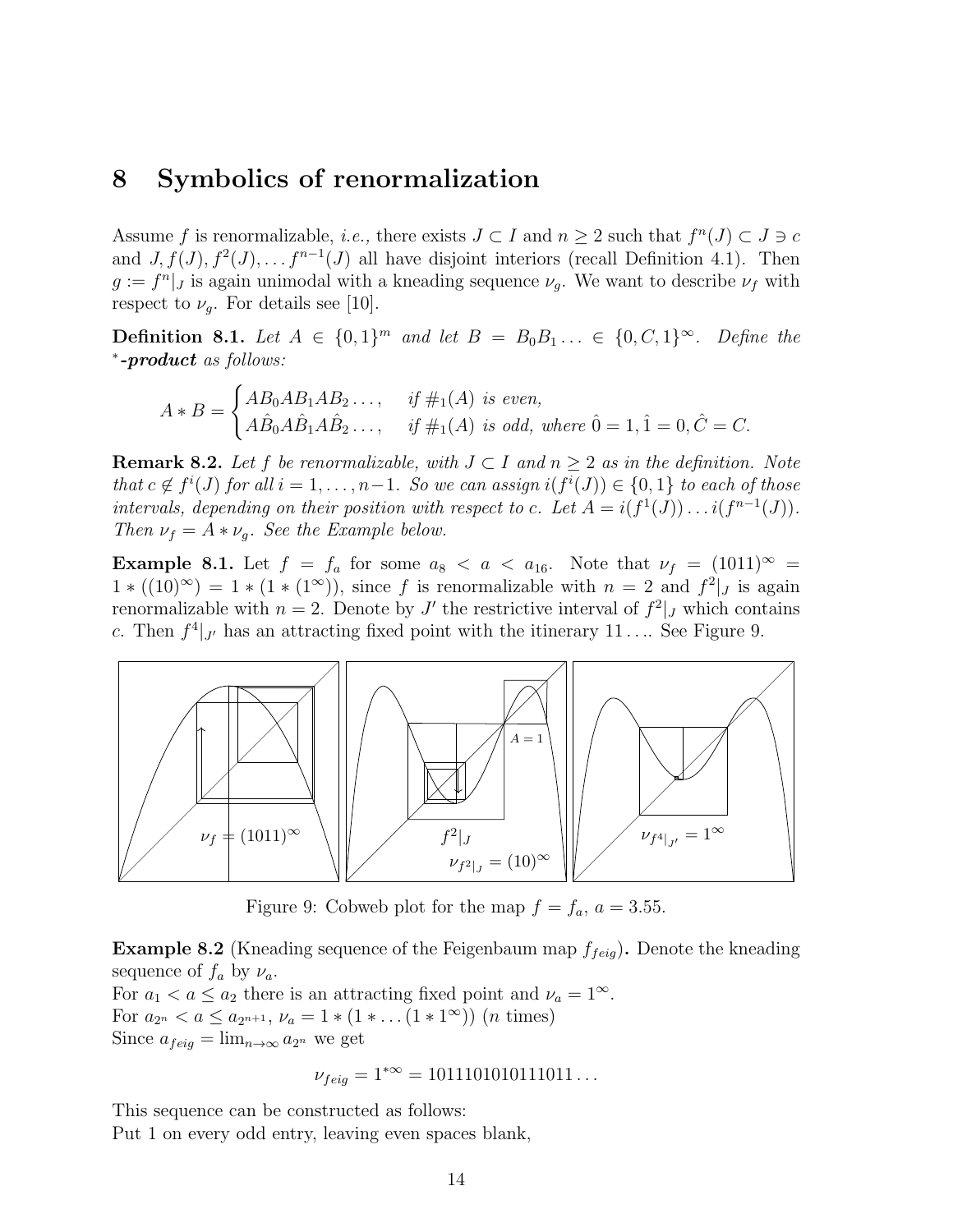Put 0 on entries  $2 + 4k$ ,  $k \ge 0$ , leaving other entries blank, Put 1 on entries  $4 + 8k$ ,  $k \geq 0$ , leaving other blank, Put 0 on entries  $8 + 16k, k \ge 0, \ldots$ 

This is an example of a Toeplitz sequence defined below. We note that this sequence can also be described as the fixed point of the substitution  $1 \mapsto 10, 0 \mapsto 11$ , see e.g. [7].

**Definition 8.3.** A sequence  $(x_i)_{i \in \mathbb{N}} \in \{0,1\}^{\infty}$  is called **Toeplitz** if for every  $i \in \mathbb{N}$ there exists  $p_i > 1$  such that  $x_i = x_{i+np_i}$  for every  $n \in \mathbb{N}$ .

Remark 8.4. Note that the kneading sequence of every infinitely renormalizable unimodal map is Toeplitz. Moreover,  $f|_{\omega(c)}$  is conjugate to an adding machine if and only if  $\nu_f$  is shift maximal, non-periodic Toeplitz sequence with finite time containment property (see  $\lceil 1 \rceil$ ).

#### 9 The Sharkovsky theorem

In this section we will sketch the proof of the Sharkovsky theorem for unimodal interval maps using the symbolics. The theorem is valid in greater generality, see [31] for the original proof or standard textbook proof in e.g. [12, 27]. Symbolic proof was given in [10] and [17]. Partial results were obtained earlier, see [25].

**Definition 9.1** (The Sharkovsky ordering). Define the following ordering on  $\mathbb{N}$ :

$$
3 \triangleright 5 \triangleright 7 \triangleright \dots
$$
  
\n
$$
\triangleright 2 \cdot 3 \triangleright 2 \cdot 5 \triangleright 2 \cdot 7 \triangleright \dots
$$
  
\n...  
\n
$$
\triangleright 2^{n} \cdot 3 \triangleright 2^{n} \cdot 5 \triangleright 2^{n} \cdot 7 \triangleright \dots
$$
  
\n...  
\n
$$
\triangleright \dots \triangleright 2^{n} \triangleright \dots \triangleright 16 \triangleright 8 \triangleright 4 \triangleright 2 \triangleright 1.
$$
  
\n(4)

**Theorem 9.2** (The Sharkovsky theorem). Let  $f: \mathbb{R} \to \mathbb{R}$  be continuous. If f has a periodic point of prime period n, then f has a periodic point of prime period m for every  $n \triangleright m$ .

A symbolic proof of the Sharkovsky theorem in unimodal case relies on the order of periodic  $0 - 1$  sequences in the parity lexicographical order. We will see that the order min-max sequences (defined below) reflects the Sharkovsky order.

**Definition 9.3.** Define the set of periodic 0−1 sequences which are periodic with prime period n and which are shift-maximal:

$$
S_n = \{ s \in \{0,1\}^\infty : \sigma^n(s) = s, \sigma^k(s) \neq s \text{ for all } 1 < k < n, \sigma^k(s) \leq s, \text{ for all } k \in \mathbb{N} \}.
$$

The minimal sequence in  $S_n$  (with respect to the parity lexicographical ordering) is denoted by  $P_n$  and called the **min-max sequence** of period n.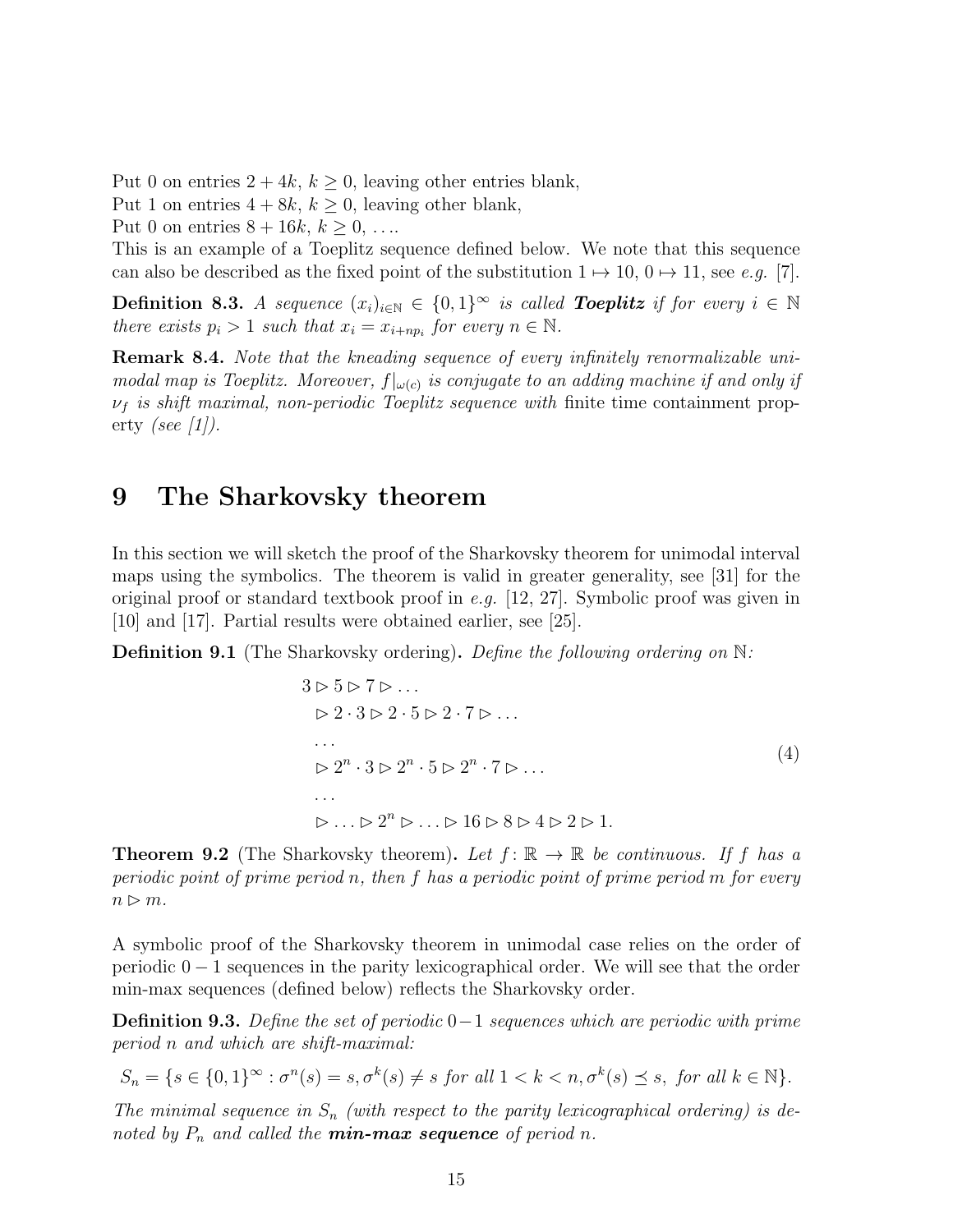**Theorem 9.4** (See [10]). If  $s \le t \in \mathbb{N}$ , then  $P_s^{\infty} \le P_t^{\infty}$ . Moreover,  $P_1 = 0, P_2 = 10$  and

$$
P_n = \begin{cases} 101^{i-2}, & i \ge 3 \text{ is odd,} \\ P_{2^n} P_{2^{n-1}} P_{2^{n-1}}, & i = 2^{n+1} \\ P_{2^{n+1}} P_{2^n} \dots P_{2^n} (k-2 \text{ times}), & i = 2^n \cdot k, \ k \ge 3 \text{ is odd.} \end{cases}
$$

Sketch of the proof of Sharkovsky's theorem when f is unimodal. Assume  $p \triangleright q$  and assume f has a periodic point x of (prime) period p. Then  $i(x)$  is periodic sequence of period p. We can take  $i(x)$  to be shift-maximal. The prime period of  $i(x)$  is  $p'|p$ . If  $p \neq 2^n$ , then  $p' \rhd p$  or  $p' = p$ . By the previous theorem,  $P_{p'}^{\infty} \succeq P_p^{\infty} \succ P_q^{\infty}$ . If  $C \not\in i(x)$ , then we know that  $\nu_f \geq i(x) \geq P_{p'}^{\infty}$  and thus  $P_q^{\infty} \prec \nu_f$ . From the relations above we conclude that  $P_q^{\infty} \ll \nu_f$  so by Lemma 7.14 there exists a point of period q. If  $C \in i(x)$ , then  $x = c$  and  $\nu_f = (c_1 \dots c_{p-1} C)^\infty$ . By taking  $(c_1 \dots c_{p-1} 0)^\infty$  or  $(c_1 \dots c_{p-1} 1)^\infty$  instead of  $i(x)$  we derive the same conclusion as above. If  $p = 2<sup>n</sup>$ , the conclusion follows from the following lemma.  $\Box$ 

**Lemma 9.5** ([10], Lemma II.3.2 and Lemma II.3.3). If x is periodic of prime period p, then  $i(x)$  is periodic of prime period p or  $p/2$ . If x is periodic of prime period p but  $i(x)$ is periodic of prime period  $p/2$ , then there exists x' which is periodic of prime period  $p/2$  and  $i(x') = i(x)$ .

# 10 Symbolics of topological entropy

In this section we describe how symbolics can be used to compute the topological entropy. It was developed by Milnor and Thurston in [26]. In the same paper they prove the monotonicity of entropy in logistic family.

Let  $f: I \to I$  be unimodal, with critical point  $c \in (0,1)$  and denote by  $\nu_f = i(f(c))$  the kneading sequence of f. Denote by  $\Gamma_i = \{x \in I : f^i(x) = c, f^j(x) \neq c, j < i\}$  and by  $\gamma_i = |\Gamma_i|$  for all  $i \geq 0$ . The power series

$$
\gamma(t) = \sum_{i=0}^{\infty} \gamma_i t^i \in \mathbb{Z}[[t]]
$$

is called the **cutting invariant** of f. Let r denote the radius of convergence of  $\gamma(t)$ . Then  $1/r = \limsup_n (\gamma_n)^{\frac{1}{n}}$ . Recall from Theorem 6.2 that  $h_{top}(f) = \max\{0, \limsup_n \log(\gamma_n)^{\frac{1}{n}}\}.$ So, if  $h_{top}(f) > 0$ , then  $h_{top}(f) = \log(\frac{1}{r})$ , where r is the radius of convergence of  $\gamma(t)$ .

The lap invariant of  $f$  is given by

$$
l(t) = \sum_{i=0}^{\infty} l(f^{i+1}) t^i \in \mathbb{Z}[[t]],
$$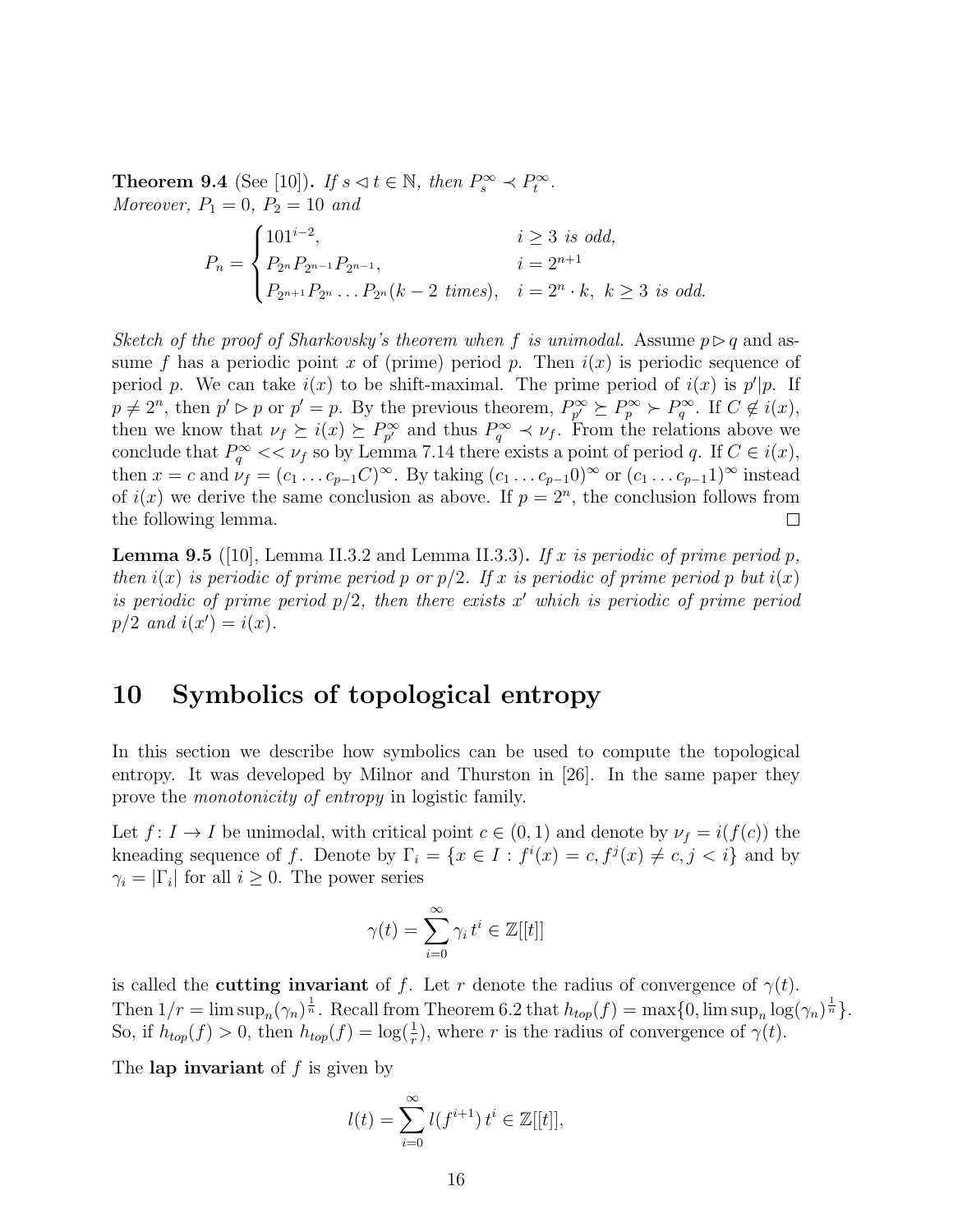where  $l(f^i)$  denotes the number of laps of  $f^i$  as in Theorem 6.2.

**Lemma 10.1.**  $l(t) = \frac{1+\gamma(t)}{1-t}$ .

Recall the definition of itinerary and  $i(x^{\pm})$  from (1) and (2). We abuse the notation and instead of writing  $\vartheta_i(i(x))$  we write  $\vartheta_i(x)$ . The corresponding power series are

$$
\vartheta(x,t) = \sum_{i=0}^{\infty} \vartheta_i(x) t^i, \quad \vartheta(x^+,t) = \sum_{i=0}^{\infty} \vartheta_i(x^+) t^i, \quad \vartheta(x^-,t) = \sum_{i=0}^{\infty} \vartheta_i(x^-) t^i \in \mathbb{Z}[[t]].
$$

The kneading invariant  $D(t)$  of f is defined as

$$
D(t) = \vartheta(c^-, t) \in \mathbb{Z}[[t]].
$$

Note that the radius of convergence of  $D(t)$  is 1.

**Theorem 10.2.** Let f be unimodal. Then  $h_{top}(f) > 0$  if and only if  $D(t)$  has a zero in  $|t| < 1$ . In that case,  $h_{top}(f) = \log(\frac{1}{r})$ , where r is the smallest zero of  $D(t)$  in  $[0, 1)$ .

Sketch of proof. The proof follows directly from  $D(t)\gamma(t) = \frac{1}{1-t}$  and  $h_{top}(f) = \log(\frac{1}{r}),$ where r is the radius of convergence of  $\gamma(t)$ . Use the extension of Abel's theorem (power series with positive coefficients and radius of convergence r has a singularity in  $r$ ) to see that  $\gamma(r)$  diverges and thus  $D(r) = 0$ .  $\Box$ 

Using the kneading determinant and power series methods we can also calculate the number of periodic orbits of  $f$ . Assume  $f$  has finitely many periodic orbits of each period and denote by  $Per_n(f)$  the number of fixed points of  $f^n$  for every  $n \in \mathbb{N}$ . The Artin-Mazur zeta function is defined as

$$
\zeta(t) = \exp \sum_{n \ge 1} Per_n(f) \frac{t^n}{n}.
$$

**Theorem 10.3** (see [26]). Let f be differentiable and such that all but finitely many periodic orbits are repelling (satisfied if e.g.  $Sf < 0$ ). Then

$$
\frac{1}{\zeta(t)} = D(t) \prod_{p} \kappa_p(t),
$$

where the product is taken over periodic orbits of f which are not repelling (and 0) and

 $\kappa_p(t)=$  $\sqrt{ }$  $\int$  $\overline{\mathcal{L}}$  $(1-t)^2$ , if  $P=0$  and 0 is attracting,  $1-t$ , if  $P=0$  and 0 is not attracting,  $1-t^k$ , if P is attracting from one side only,  $1-t^{2k}$ , if P is attracting and  $(f^k)'(P) < 0$ ,  $(1-t^k)^2$ , if P is attracting and  $(f^k)'(P) \geq 0$ .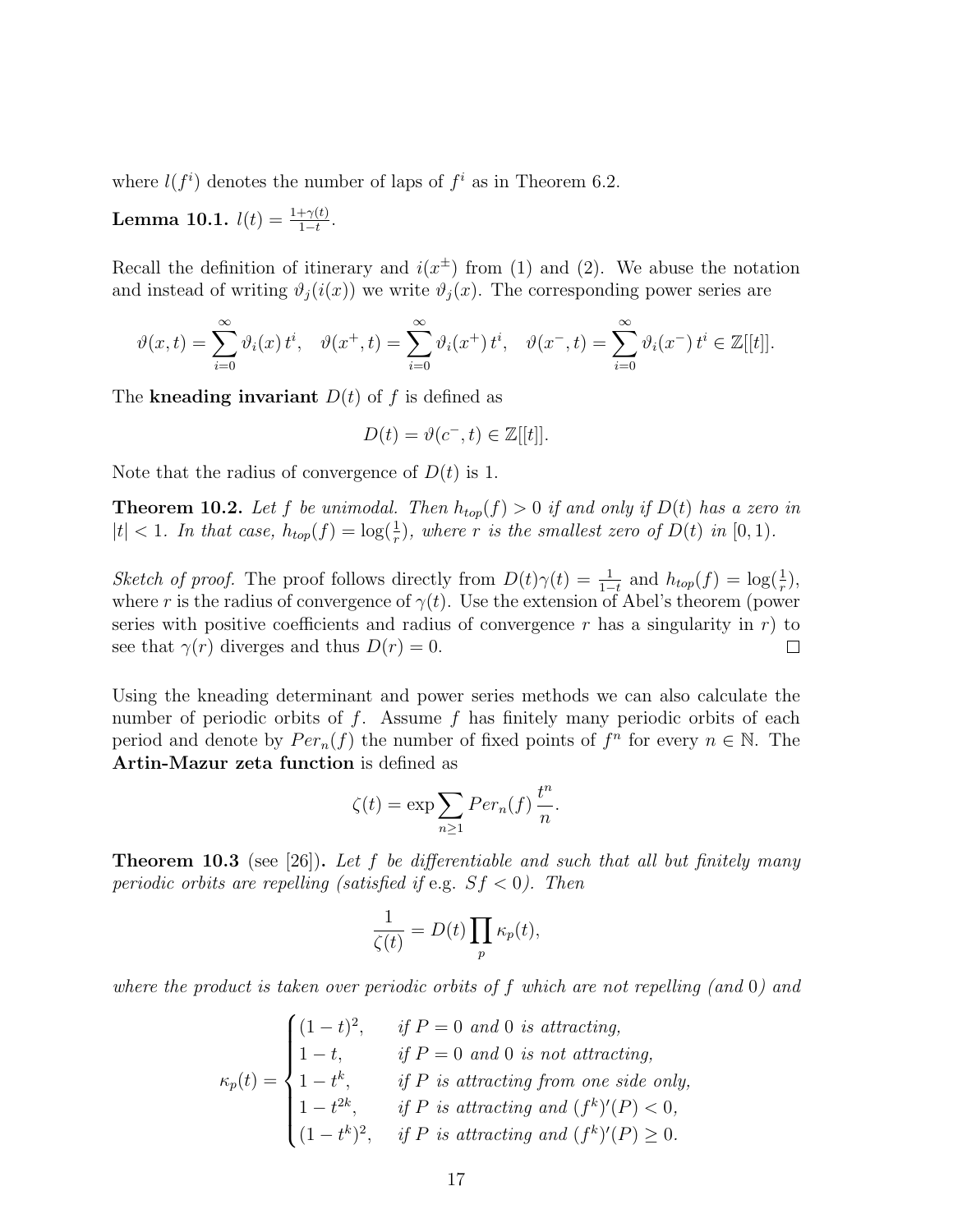**Example 10.1.** Take  $f(x) = 3.84x(1-x)$ . Then  $f^{3i+1}(c) > c$ ,  $f^{3i+1}(c) < c$ ,  $f^{3i+2}(c) < c$ for all  $i \geq 0$  (f belongs to the period 3 window). Then  $\nu_f = (100)^\infty$  and  $(\vartheta_i(c^-))$  $(+1, -1, -1, -1, +1, +1, +1, -1, -1, -1, +1, +1, +1, -1, \ldots)$ . So

$$
D(t) = \vartheta(c^-, t) = 1 - t - t^2 - t^3 + t^4 + t^5 + t^6 - t^7 - \ldots = \frac{1 - t - t^2}{1 + t^3}.
$$

Note that  $\gamma(t) = \frac{1}{1-t}$  $1+t^3$  $\frac{1+t^3}{1-t-t^2}$  and

$$
l(t) = \frac{1}{1-t}(1+\gamma(t)) = \frac{2}{1-t}\frac{1-t+t^3}{1-2t+t^3} = 2+4t+8t^2+16t^3+30t^4+54t^5+94t^6+\ldots
$$

So, for example,  $f^7$  has 94 laps.

Zeros of  $D(t)$  are  $\frac{-1 \pm \sqrt{5}}{2}$  so the smallest zero in [0, 1) is 2 so the smallest zero in  $\left[\frac{0,1}{1}\right]$  is 2  $\frac{\sqrt{5}-1}{2}$ . The topological entropy can be calculated as  $h_{top}(f) = \log(\frac{2}{\sqrt{5}})$  $\frac{2}{5-1}$ ) = log  $\frac{1}{\sqrt{5}+1}$  $\frac{5+1}{2}$  (the golden mean!). From the previous theorem it follows that  $\frac{1}{\zeta(t)} = \frac{1-t-t^2}{1+t^3}$  $\frac{-t-t^2}{1+t^3}(1-t)(1-t^6)$ , since 0 is repelling and there is an attracting period 3 orbit. So

$$
\sum_{n\geq 1} Per_n(f) t^n = \frac{t\zeta'(t)}{\zeta(t)} = 2t + 4t^2 + 8t^3 + 8t^4 + 12t^5 + 22t^6 + 30t^7 + \dots
$$

For example, it follows that  $f$  has 30 points of period 7. Two of them are fixed points of f and there are two period 7 cycles.

## 11 The piecewise linear model

In this section we construct, for a given unimodal map  $f$  of positive topological entropy, a semi-conjugacy to the tent map of the same entropy. The semi-conjugacy will collapse all intervals with considerably lower complexity than I to points. Specially, all homtervals will be collapsed.

Recall that we argued that  $f_4$  and  $T_2$  are conjugate, the conjugacy was given by  $h(x) =$  $\left(\sin(\frac{\pi x}{2})\right)^2$ . The semi-conjugacies constructed in this section are typically not smooth.

**Theorem 11.1.** Let  $f: I \to I$  be unimodal and such that  $h_{top}(f) > 0$ . Denote by  $s = \lim_{n \to \infty} \frac{1}{n}$  $\frac{1}{n}l(f^n)$ , where  $l(f^n)$  is the lap number of  $f^n$  (s is usually called the growth number of f). Then f is semi-conjugate to  $T_s$ , the tent map with slope  $s > 1$ .

Sketch of proof. Note that  $h_{top}(f) = \log s$ . Denote by  $r = \frac{1}{s} < 1$ . For  $0 \le a \le b \le 1$ define

$$
\rho(a, b) = \lim_{t \uparrow r} \frac{\sum_{n=0}^{\infty} l(f^n|_{[a,b]}) t^n}{\sum_{n=0}^{\infty} l(f^n) t^n}.
$$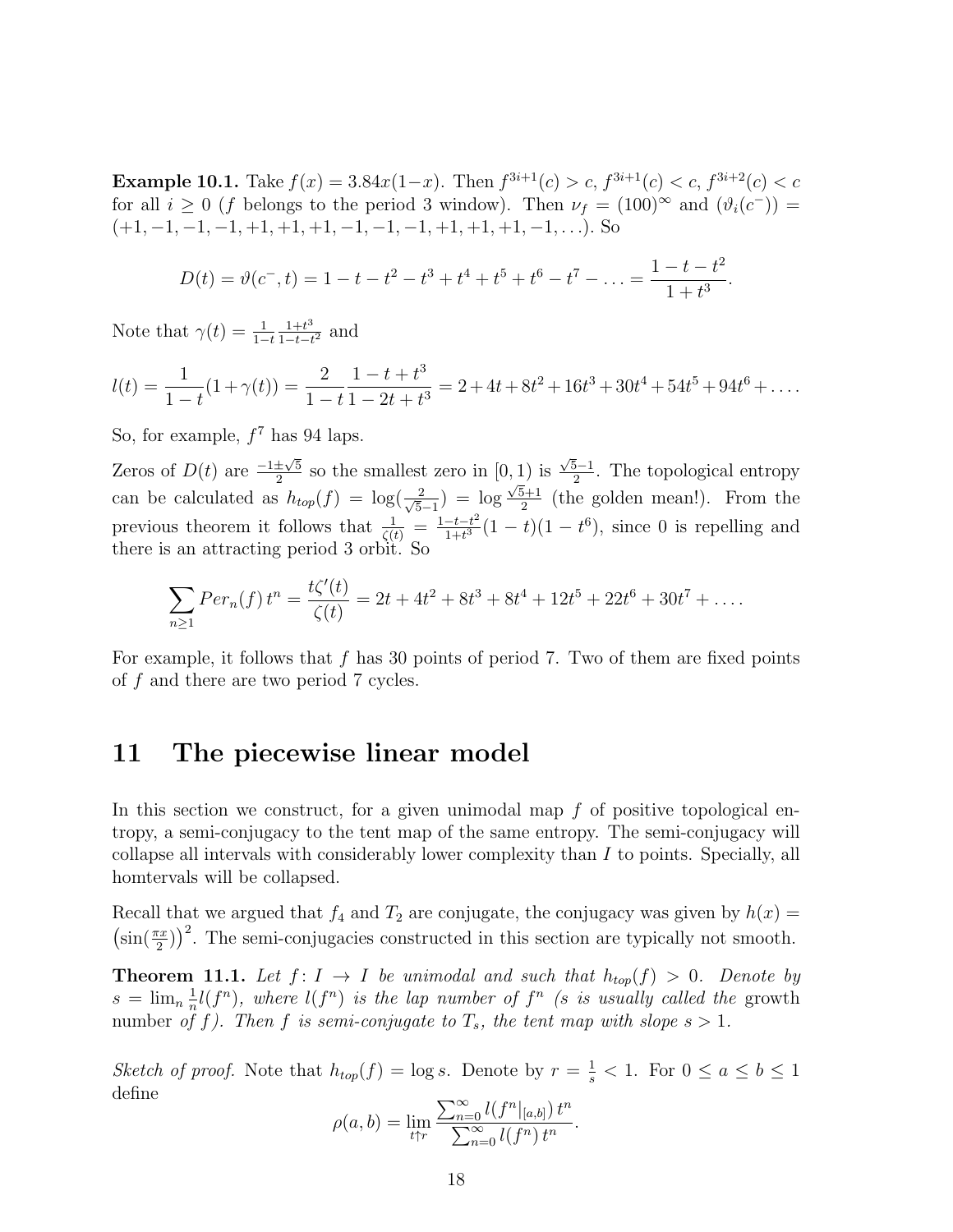The map  $\rho$  measures the relative amount of laps of  $f^n$  on [a, b]. Note that if the number of laps of  $f^n$  on [a, b] grows considerably slower than the total number of laps of  $f^n$ , then  $\rho(a, b) = 0$ . Define  $h: I \to I$  as

$$
h(s) = \rho(0, s)
$$

and note that  $h(0) = 0$ ,  $h(1) = 1$ , h is non-decreasing. Check the continuity of h using the fact  $h_{top}(f) = \log s > 0$ . Note that  $l(f^n|_{[0,c]}) = l(f^n|_{[c,1]})$  for all  $n \in \mathbb{N}$ , so  $h(c) = \frac{1}{2}$ . For  $x \in [0, c]$ ,  $h(x) = rp(f(0), f(x)) = rh(f(x))$ . Since  $r = \frac{1}{s}$ , we have  $sh(x) = h(f(x))$ .  $\frac{1}{s}$ , we have  $sh(x) = h(f(x))$ . For  $x \in [c, 1], h(x) = h(c) + \rho(x, c) = h(c) + r\rho(f(c), f(x)) = h(c) + r(h(f(c)) - h(f(x))),$ so  $h(f(x)) = s(1 - h(x))$ . Thus h is a semi-conjugacy of f and  $T_s$ .  $\Box$ 

Remark 11.2. The semi-conjugacy h can be given in a more useful form. Namely,

$$
h(x) = \frac{1}{2}(1 - (1 - r)\vartheta(x^{-}, r)).
$$

Using this we plot the semi-conjugacy h between the logistic map  $f_{3.84}$  (the attracting period 3 case) and the tent map  $T_{\frac{1+\sqrt{5}}{2}}$ . See Figure 10.



Figure 10: The function which semi-conjugates  $f_{3.84}$  and  $T_{1+\sqrt{5}}$ . It collapses the restrictive interval J around c and all its images and preimages to points. We note that  $I \setminus \cup_{k \in \mathbb{Z}} f^k(Int(J))$  is a Cantor set, denote it by C. Then  $f_{3.84}|_C$  is conjugate to  $T_{\frac{1+\sqrt{5}}{2}}$ . The picture is taken from [19].

# 12 The dynamics of the tent family

In the previous section we showed that every unimodal map f such that  $h_{top}(f) > 0$  is semi-conjugate to some tent map wit the same topological entropy. If  $h_{top}(f) = 0$ , then f is renormalizable. See the following Lemma.

**Lemma 12.1** (See [33]). If f is unimodal and  $h_{top}(f) = 0$ , then f is renormalizable.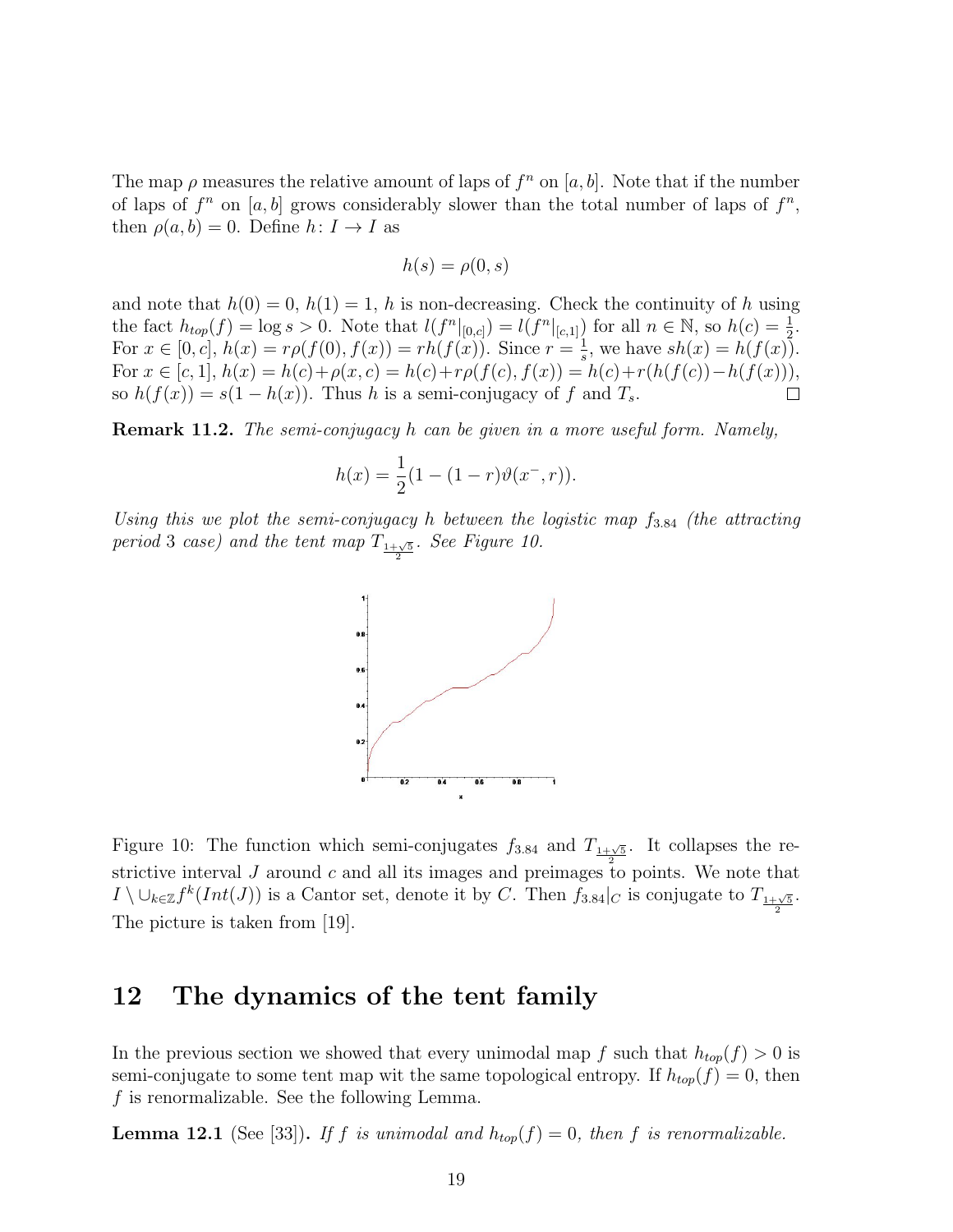Sketch of proof. Restrictive interval containing c is e.g.  $[p, \hat{p}]$  or  $[\hat{p}, p]$ , where p is the fixed point of f (not 0 or 1) closest to c and  $\hat{p} \neq p$  is such that  $f(\hat{p}) = p$ . If there is no such p, we can take  $p \in (0, 1)$  arbitrary. If such interval is not restrictive, there exists a horseshoe.  $\Box$ 

If f does not have restrictive intervals or homervals, then no proper subintervals of  $I$ have considerably slower growth rate of lap numbers compared to the entire map. We conclude that every unimodal map which is not renormalizable (or is renormalizable but only restrictive intervals are period  $2<sup>k</sup>$  of Feigenbaum type) and has no hometryals is topologically conjugate to some tent map with the same topological entropy. For details see e.g. [26] or [24]. In this section we study the dynamics of tent maps. Figure 11 shows the bifurcation diagram for the tent family.



Figure 11: Bifurcation diagram of the tent family  $T_s$  for  $s \in [1,2]$ . Finite renormalizations occur for  $s \leq \sqrt{2}$ .

We denote  $T_s^n(c) = c_n$  for all  $n \in \mathbb{N}$ . When  $s > 1$ , let  $p = \frac{s}{s+1}$  denote the fixed point of  $T_s$  in  $(c, 1]$ .

Remark 12.2. Behavior of orbits in the tent family is as follows:

- 1. For  $s < 1$ , every point is attracted to the unique fixed point 0.
- 2. For  $s = 1$ , there is a continuum of fixed points and every other point is prefixed.
- 3. For  $s > 1$ , the interval  $[c_2, c_1]$  is invariant (the **core**) and every point in  $(0, c_2)$  is attracted to it. √
	- (a) If  $1 < s \leq$ 2, then  $T_s$  is renormalizable with restrictive interval  $J = [c_2, p]$ . Also  $T_s(J) = [p, c_1]$  so every point in the core belongs either to J or its image. Also  $I_s(J) = [p, c_1]$  so every point in the core belongs either to J or its image.<br> $T_s^2|_J$  is topologically conjugate to  $T_{s^2}$ . We conclude that if  $\sqrt{2} < s^m \leq 2$  for some  $m \geq 2$ , then  $T_s$  is  $m-1$  times renormalizable. See Figure 12. No tent map is infinitely renormalizable.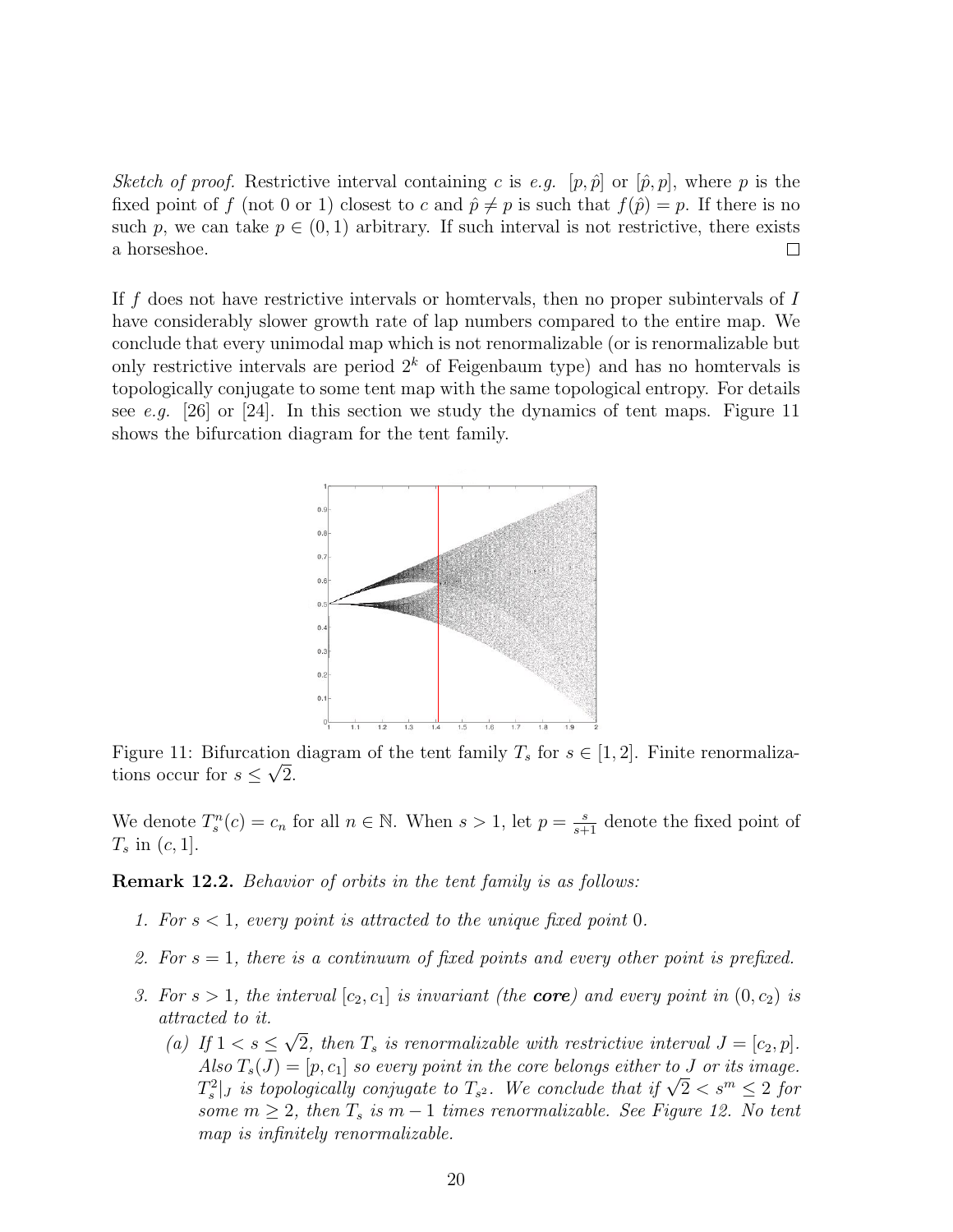(b) If  $\sqrt{2} < s \le 2$ , then  $T_s$  is not renormalizable. It is **locally eventually onto** on the core, i.e., for every open  $U \subset [c_2, c_1]$  there exists  $n \in \mathbb{N}$  such that  $T_s^n(U) = [c_2, c_1]$ . It follows that there is a dense orbit in  $[c_2, c_1]$  and thus (see Theorem 5.2),  $T_s|_{[c_2,c_1]}$  is Devaney chaotic.



Figure 12: The graph of the map  $T_s^2|_{[c_2,c_1]}$  where  $s=1.4$  < √ 2. Dashed lines denote the core of the renormalized map  $T_s^2|_{[c_2,p]}$ .

**Remark 12.3.** Note that if  $s > 1$  then for every interval U there exists  $n \in \mathbb{N}$  such that  $c \in T_s^n(U)$ . It follows that if  $x \neq y$ , then  $i(x) \neq i(y)$ . Denote by  $\nu_s$  the kneading sequence of  $T_s$ . If c is periodic, then  $\nu_s = (\nu_1 \dots \nu_n C)^\infty$ . We modify the kneading sequence according to the following rule: if  $\#_1(\nu_1 \ldots \nu_n)$  is even, define  $\tilde{\nu}_s = (\nu_1 \ldots \nu_n 0)^\infty$ . If  $\#_1(\nu_1 \ldots \nu_n)$  is odd, define  $\tilde{\nu}_s = (\nu_1 \ldots \nu_n 1)^\infty$ . If c is not periodic, define  $\tilde{\nu}_s = \nu_s$ . Modify the itineraries of points accordingly. That is, if  $i(x) = x_0x_1 \ldots$  and  $x_i = C$  for the smallest  $i \geq 0$ , then define  $i(x) = x_0 \dots x_{i-1} C \tilde{\nu}_s$ .

Let  $s = s_0 s_1 \ldots \in \{0, C, 1\}^{\infty}$  such that

- 1.  $\sigma(\tilde{\nu}_s) \preceq \sigma^k(s) \preceq \tilde{\nu}_s$ , and
- 2. if  $\sigma^k(s) = \tilde{\nu}_s$  for minimal  $k \in \mathbb{N}$ , then  $s_{k-1} = C$ .

Then (see Lemma 7.14) there exists unique  $x \in [c_2, c_1]$  such that  $i(x) = s$ .

#### 13 Markov partitions and tent maps

**Example 13.1.** Take the map  $T = T_s$  for  $s = \frac{1+\sqrt{5}}{2}$  $\frac{\sqrt{5}}{2}$ . Then  $\nu = (10C)^\infty$  and  $\tilde{\nu} = (101)^\infty$ . We know that sequence  $s = s_0 s_1 \dots \in \{0,1\}^\infty$  is realized as an itinerary of some  $x \in [c_2, c_1]$  if and only if  $(0,1)^\infty \prec \sigma^k(s) \prec (10,1)^\infty$ . It holds if and only if  $s_i = 0$  implies  $s_{i+1} = 1$ , *i.e.*, subword 00 is not allowed. Sequences satisfying that condition can be realized as infinite walks on the directed graph in Figure 13. Note that  $T([c_2, c]) = [c, c_1],$  $T([c, c_1]) = [c_2, c] \cup [c, c_1]$  and  $T|_{[c_2, c]}, T|_{[c, c_1]}$  are one to one.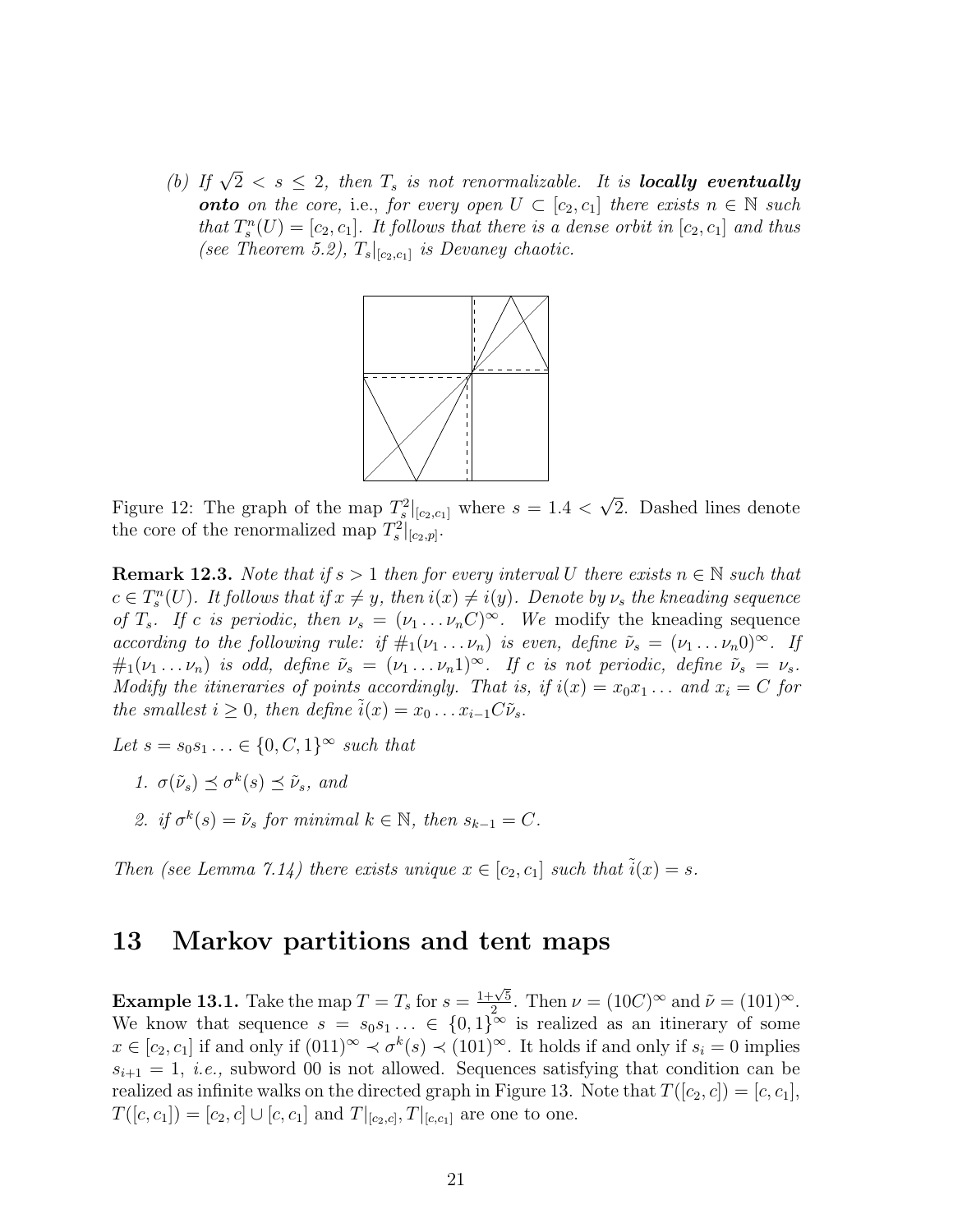$$
0
$$
  $1 \geq [c_2, c]$   $[c, c_1] \geq A = \begin{bmatrix} 0 & 1 \\ 1 & 1 \end{bmatrix}$ 

Figure 13: Markov graph for  $T_s$  with  $s = \frac{1+\sqrt{5}}{2}$  $\frac{\sqrt{5}}{2}$ . Note that  $\rho(A) = \frac{1+\sqrt{5}}{2}$  $\frac{\sqrt{5}}{2}$ .

**Definition 13.1.** A **Markov partition** of a dynamical system  $(X, f)$  is a partition  ${X<sub>i</sub>}<sub>i=1</sub><sup>n</sup>$  of X such that

- (a)  $IntX_i \cap IntX_j = \emptyset$ , if  $i \neq j$ ,
- (b)  $f|_{X_i}$  is one to one for every i,
- (c) If  $f(IntX_i) \cap IntX_j \neq \emptyset$ , then  $f(X_i) \supset X_j$ .

**Remark 13.2.** Every Markov partition of  $(X, f)$  induces a directed **Markov graph** with vertices  $X_i$ ,  $i = 1, ..., n$  and  $X_i \rightarrow X_j$  if  $f(X_i) \supset X_j$ . Such graph induces the **transition matrix**  $A = (a_{ij})_{i,j=1}^n$ , where  $a_{ij} = 0$  if  $X_i \nrightarrow X_j$  and  $a_{ij} = 1$  if  $X_i \rightarrow X_j$ . See Figure 13.

**Lemma 13.3.** Assume  $(X, f)$  has a Markov partition with transition matrix A. Then the number of fixed points of  $f^n$  equals  $tr A^n$ , the trace of  $A^n$ .

Sketch of proof. The number of cycles of length n in a Markov graph equals  $tr A<sup>n</sup>$ . By the intermediate value theorem every cycle of length  $n$  in the Markov graph induces a periodic orbit of period n. The conclusion follows.  $\Box$ 

Recall (see Theorem 6.2) that for piecewise linear map  $f: I \to I$  we have  $h_{top}(f) =$  $\max\{0,\limsup_{n}\frac{1}{n}\}$  $\frac{1}{n} \log Per_n(f)$ . If  $(I, f)$  has a Markov partition with the transition matrix A, it follows that  $h_{top}(f) = \max\{0, \limsup_{n} \frac{1}{n}\}$  $\frac{1}{n}$  log tr $A^n$ . The following theorem tells us how to calculate this limit.

**Definition 13.4.** A (directed) graph is **primitive** if there exists  $m > 0$  such that for every pair of vertices  $v_i, v_j$  there is a (directed) path starting in  $v_i$  and ending in  $v_j$  of length  $\leq m$ . Equivalently, if there exists  $m > 0$  such that  $a_{ij}^m \neq 0$  for every  $i, j = 1, \ldots, n$ , where  $A^m = [a_{ij}^m]_{i,j=1}^n$ .

Theorem 13.5 (Perron-Frobenius). For primitive non-negative matrix A there exists a unique real eigenvalue  $\lambda > 1$  such that  $\lambda = \rho(A) = \max\{|\lambda_i| : \lambda_i$  is an eigenvalue of A $\}$ .

**Remark 13.6.** If there is a unique maximal eigenvalue, then  $tr A^n \sim \rho(A)^n$  as  $n \to \infty$  $\infty$ . So, if A is primitive and non-negative, the Perron-Frobenius theorem says that  $\lim_{n} \frac{1}{n}$  $\frac{1}{n} \log \text{tr} A^n = \lim_n \frac{1}{n}$  $\frac{1}{n} \log \rho(A)^n = \log \rho(A) = \log \lambda.$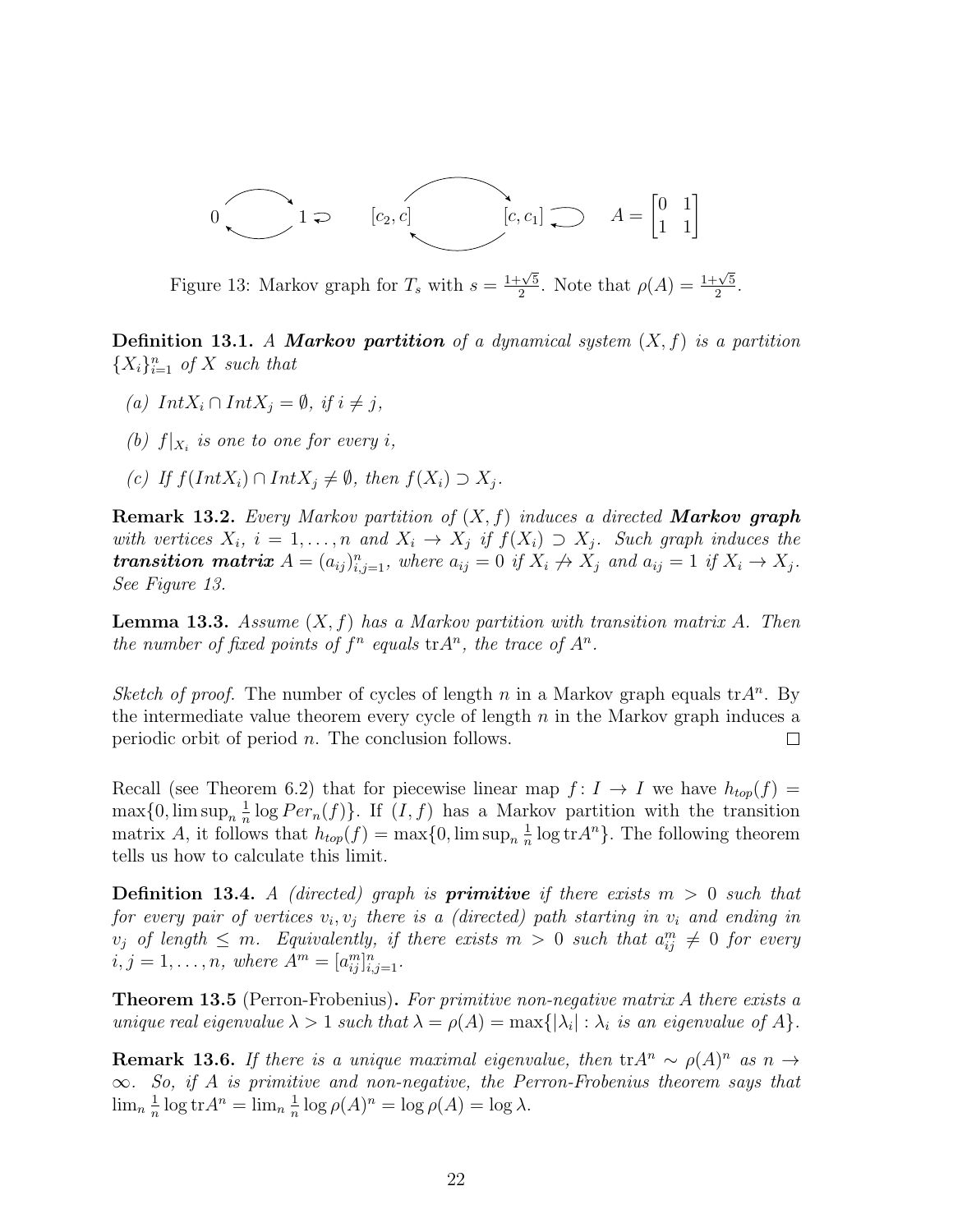Remark 13.7. Every tent map with finite critical point induces a Markov partition of the core as in the example above. Note that the transition matrix of locally eventually the core as in the example above. Note that the transition matrix of locally eventually<br>onto tent map  $s > \sqrt{2}$  will be primitive. From the Perron-Frobenius theorem it follows that  $s = \rho(A) = \lambda$ .

**Example 13.2.** Take a periodic  $0 - 1$  sequence which can be realized as the modified kneading sequence of some non-renormalizable tent map. That is every shift-maximal sequence of the form  $(\nu_1 \ldots \nu_n)^\infty$  where n is the prime period,  $\#_1(\nu_1 \ldots \nu_n)$  is even and it cannot be realized as a star product of two shift-maximal sequences. This follows from Lemma 7.15, Remark 8.2 and Theorem 11.1. For example,  $(10111)^\infty$  is such a sequence. Since  $c_2 < c < c_3 < c_4 < c_1$  (calculations are easily made symbolically), it follows that  $\{[c_2, c], [c_1, c_3], [c_3, c_4], [c_4, c_1]\}$  forms a Markov partition of  $[c_2, c_1]$ . The corresponding diagram is given in Figure 14. The transition matrix is given by

$$
\begin{bmatrix} 0 & 0 & 1 & 1 \\ 0 & 0 & 0 & 1 \\ 0 & 1 & 1 & 0 \\ 1 & 0 & 0 & 0 \end{bmatrix}
$$

The largest eigenvalue of the transition matrix is  $\lambda \approx 1.51288$ . So  $h_{top}(T_s) = \log s =$ log  $\lambda$ . Note that this also gives an effective way to calculate the slope of  $T_s$  with periodic critical point, given only its kneading sequence (rather than finding the roots of a polynomial).



Figure 14: Markov graph for  $\nu_s = (10111)^\infty$ .

**Remark 13.8.** We note that every tent map  $T_s$  induces a shift space and if c is periodic it is subshift of finite type. Every subshift of finite type induces a Markov graph. So given just a (finite) set of forbidden words, we can obtain a transition matrix and calculate an entropy of a system. In the example above, sequences  $s \in \{0,1\}^{\infty}$  for which there is  $k \geq 0$  such that  $\sigma^k(s) \succ (10111)^\infty$  are exactly those which contain words 00 or 0110. So the set of forbidden words is {00, 0110}. From this we obtain a Markov graph in Figure 15 which also has the largest eigenvalue  $\lambda \approx 1.51288$ . For detail see standard textbooks in symbolic dynamics, e.g. [21].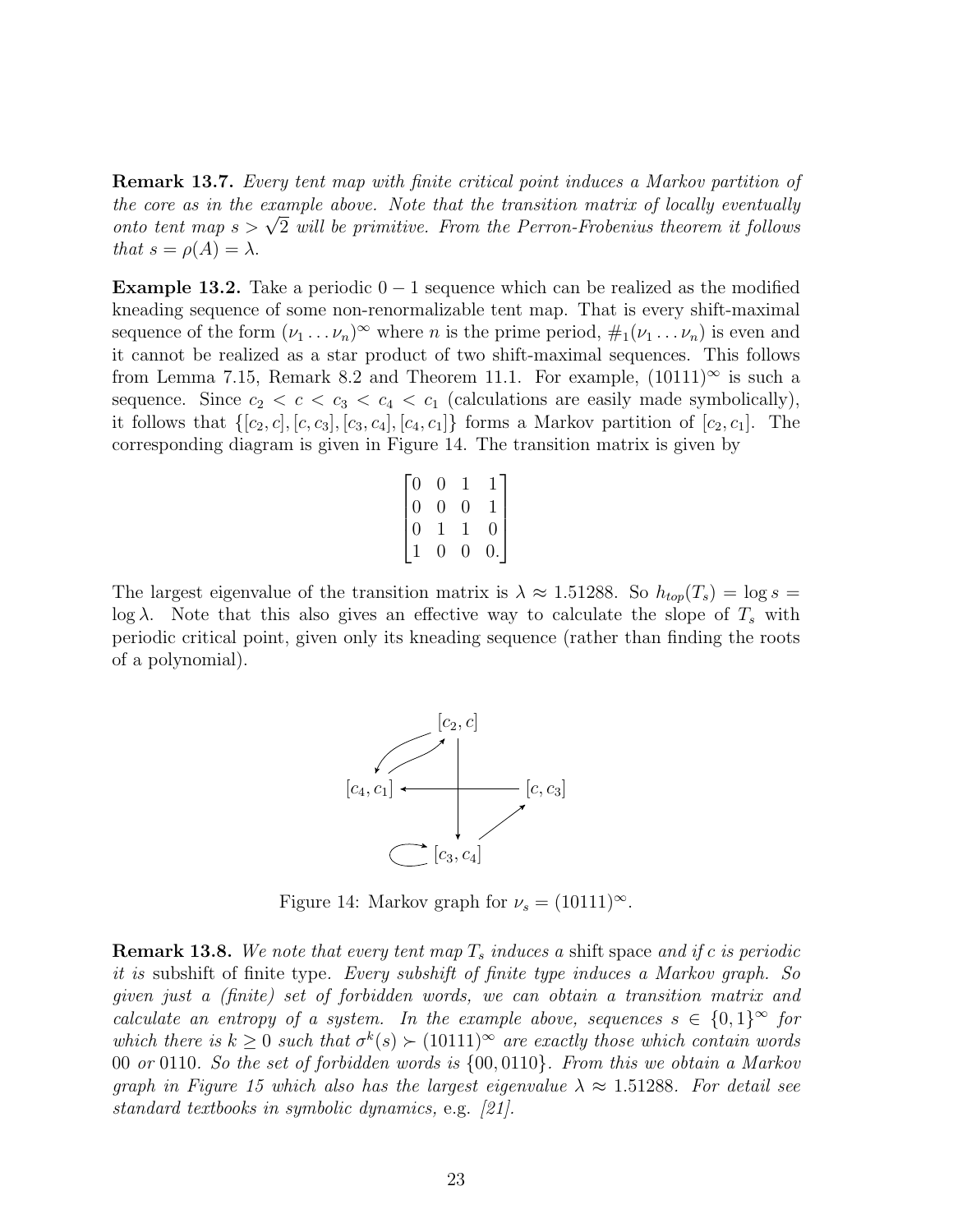$$
\begin{array}{c}\n\text{min} \\
\begin{array}{c|c}\n\end{array} & \begin{array}{c}\n111 & \xrightarrow{1110} & 110 \\
\end{array} \\
\text{min} \\
\begin{array}{c}\n011 & \xrightarrow{1100} & 101 \\
\end{array} & \begin{array}{c}\n\end{array} & \begin{array}{c}\n\end{array} & \begin{array}{c}\n\end{array} & \begin{array}{c}\n\end{array} & \begin{array}{c}\n\end{array} & \begin{array}{c}\n\end{array} & \begin{array}{c}\n\end{array} & \begin{array}{c}\n\end{array} & \begin{array}{c}\n\end{array} & \begin{array}{c}\n\end{array} & \begin{array}{c}\n\end{array} & \begin{array}{c}\n\end{array} & \begin{array}{c}\n\end{array} & \begin{array}{c}\n\end{array} & \begin{array}{c}\n\end{array} & \begin{array}{c}\n\end{array} & \begin{array}{c}\n\end{array} & \begin{array}{c}\n\end{array} & \begin{array}{c}\n\end{array} & \begin{array}{c}\n\end{array} & \begin{array}{c}\n\end{array} & \begin{array}{c}\n\end{array} & \begin{array}{c}\n\end{array} & \begin{array}{c}\n\end{array} & \begin{array}{c}\n\end{array} & \begin{array}{\n\end{array} & \begin{array}{\n\end{array} & \begin{array}{\n\end{array} & \begin{array}{\n\end{array} & \begin{array}{\n\end{array} & \begin{array}{\n\end{array} & \begin{array}{\n\end{array} & \begin{array}{\n\end{array} & \begin{array}{\n\end{array} & \begin{array}{\n\end{array} & \begin{array}{\n\end{array} & \begin{array}{\n\end{array} & \begin{array}{\n\end{array} & \begin{array}{\n\end{array} & \begin{array}{\n\end{array} & \begin{array}{\n\end{array} & \begin{array}{\n\end{array} & \begin{array}{\n\end{array} & \begin{array}{\n\end{array} & \begin{array}{\n\end{array} & \begin{array}{\n\end{array} & \begin{array}{\n\end{array} & \begin{array}{\n\end{array} & \begin{array}{\n\end
$$

Figure 15: Markov graph for the subshift of finite type with forbidden words {00, 0110}. Nodes are admissible words of length 3. Arrows are labeled according to the action of the shift. Note that the arrow labeled with 0110 is not admissible (dashed). The transition matrix is given by A. It it primitive and its largest eigenvalue is  $\lambda \approx 1.51288 = s$ .

# 14  $\omega$ -limit sets of interval maps

In this section we discuss the topological properties of  $\omega$ -limit sets of interval maps and classify them for tent maps. Recall that for  $(X, f)$ , the  $\omega$ -limit set of  $x \in X$  is

 $\omega(x, f) = \{y \in X : \text{there exists a strictly increasing } (n_i)_{i \in \mathbb{N}}, f^{n_i}(x) \to y \text{ as } i \to \infty\}.$ 

Example 14.1.  $n(x) = x$ , then  $\omega(x, f) = \{x, f(x), \ldots, f^{n-1}(x)\}.$ 

- If  $f = f_{feig}$  (see Section 3), then  $\omega(c, f)$  is Cantor.
- Recall that e.g.  $T_2$  has an orbit  $Orb(x)$  which is dense in I. Then  $\omega(x, T_2) = I$ .

**Remark 14.1.** For infinitely renormalizable unimodal maps,  $\omega(c, f)$  is Cantor and  $f|_{\omega(c)}$  is a homeomorphism (it is an adding machine). Such phenomenon can occur for non-renormalizable maps also, e.g. tent maps  $T_s$  with  $s \in (\sqrt{2}, 2]$ . Moreover, it turns out that such set of parameters s is dense in  $[\sqrt{2},2]$  (see [7]). Symbolic classification of such parameters is a part of an ongoing research, see e.g. [2].

**Theorem 14.2** ([6]). Let  $f: I \to I$  be continuous. A set  $M \subset I$  is an  $\omega$ -limit set if and only if  $M \neq \emptyset$  is nowhere dense in I or a finite union of closed intervals.

**Remark 14.3.** Let M be an  $\omega$ -limit set which contains no intervals. Then it is nowhere dense (closure has empty interior) in I, so it contains no intervals, and thus it is totally disconnected (connected components are one point sets). Since M is closed in I, it is compact. Recall that a non-empty metric space is Cantor if it is perfect (there are no isolated points), compact and totally disconnected. If M is uncountable, then M can be uniquely expressed as  $M = C \cup A$ , where A is countable (can be  $\emptyset$ ) and not closed, C is Cantor and  $f(C) = C$  (for details see [7]). This gives the classification in the next proposition.

Proposition 14.4. Let  $s \in ($ √  $[2, 2]$  and x in the core  $[c_2, c_1]$  of  $T_s$ . Then  $\omega(x, T_s)$  is one of the following: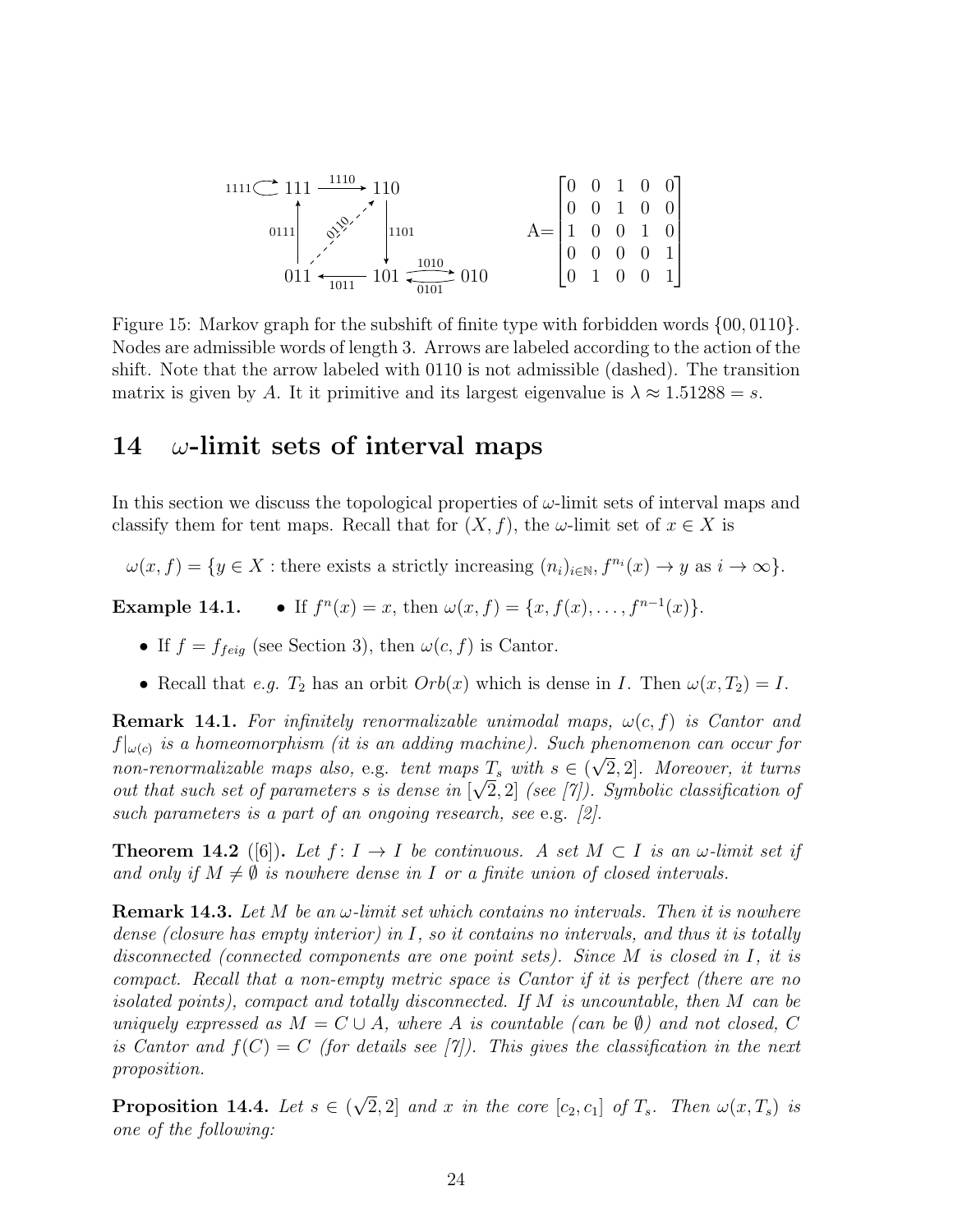- (a)  $[c_2, c_1]$  (and set of such x has full Lebesgue measure),
- (b) totally disconnected
	- (i) finite; then x is (pre)periodic.
	- (ii) countable.
	- (iii) Cantor.
	- (iv)  $C \cup A$ , where A is countable and not closed, C is Cantor and invariant.

All cases can occur.

## 15 Attractors of unimodal interval maps

**Definition 15.1.** Given  $(X, f)$ , a set  $A \subset X$  is called a **topological attractor of** f if  $f(A) \subset A$  and if its **basin**  $B(A) = \{x \in X : \omega(x) \subset A\}$  satisfies:

- (a)  $B(A)$  is a residual set (i.e., its complement is a countable union of nowhere dense sets)
- (b) there is no proper subset of A with this property.

**Example 15.1.** Take a tent map  $T_s$  for  $s > \sqrt{2}$ . We know that there is  $x \in [c_2, c_1]$ such that  $\omega(x) = [c_2, c_1]$ . So the topological attractor A is the whole  $[c_2, c_1]$ , with such that  $\omega(x) = [c_2, c_1]$ . So the topological attractor A is the whole  $[c_2, c_1]$ , with  $B(A) = (0, 1)$ . If  $\sqrt{2} < s^m \le 2$  for  $m \ge 2$ , then the topological attractor consists of  $n = 2^{m-1}$  disjoint intervals  $I_0, \ldots I_{n-1}$  such that  $T_s$  maps  $I_j$  linearly onto  $I_{j+1 \pmod{n}}$ . Recall Figure 12.

**Theorem 15.2** (Guckenheimer, [18]). If f is S-unimodal, then f has at most one topological attractor and Lebesgue almost all points tend to the attractor.

**Theorem 15.3** ([18], [24]). Let  $f: I \rightarrow I$  be S-unimodal. Then the attractor of f is either:

- (a) a periodic orbit (periodic attracting orbit case)
- (b) a finite union of intervals  $I_1, \ldots I_n$  such that at least one of the intervals contains c and  $f^{n}|_{I_j}$  is conjugate to a tent map (finite renormalization case),
- (c) a **solenoidal** attractor C, where  $C = \omega(c)$  is a Cantor set and f acts on C as an adding machine (infinite renormalization case).

**Definition 15.4.** For  $(X, f)$  a set  $A \subset X$  is called a **metric attractor** if  $f(A) \subset A$ ,  $|B(A)| > 0$  and there is no proper subset with this property.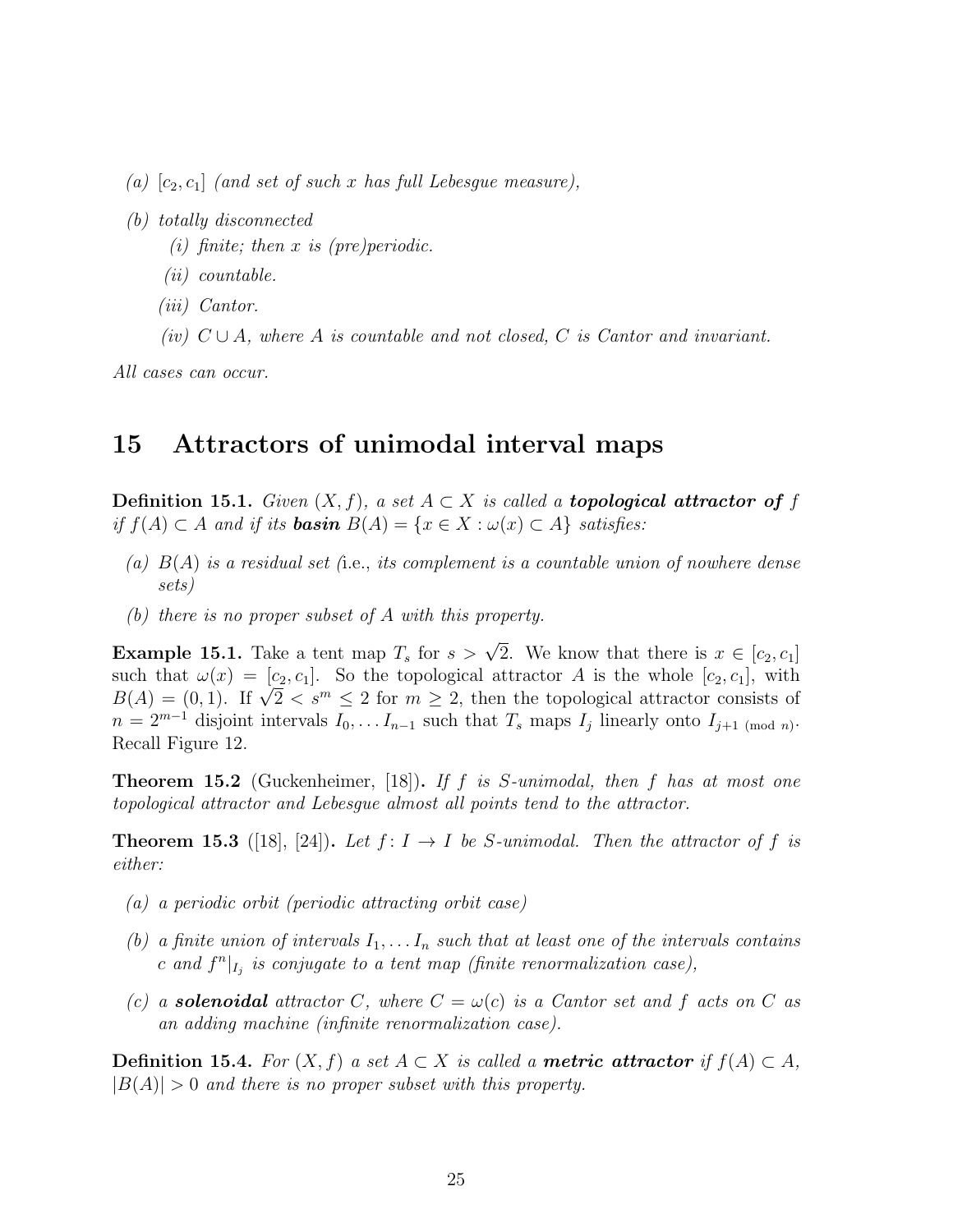Remark 15.5. If f is S-unimodal and has an attracting periodic orbit, then that periodic orbit is both a topological and a metric attractor. Also, if f is infinitely renormalizable, the solenoidal attractor  $\omega(c)$  is both a topological and a metric attractor. However, in the finite renormalization case it can happen that the topological and a metric attractor differ. There can exists a Cantor set C' in  $I_1 \cup ... \cup I_n$  such that  $B(C')$  has full Lebesgue measure but is not residual. Such set  $C'$  is called a **wild attractor**. Examples can be found in the family  $f_{\lambda}(x) = \lambda(1 - |2x - 1|^l)$  for large  $l \in \mathbb{N}$ . See [9]. There are no wild attractors in the logistic family.

# References

- [1] L. Alvin, Toeplitz kneading sequences and adding machines, DCDS-A 33 (2013), 3277–3287.
- [2] L. Alvin, A characterization of unimodal maps with embedded adding machines, preprint February 2017.
- [3] M. Benedicks, L. Carleson, On iterations of  $x \mapsto 1 ax^2$  on  $(-1, 1)$ , Ann. Math. 122 (1985) 1–25.
- [4] L. Block, J. Keesling, and M. Misiurewicz, Strange adding machines, Ergod. Th. & Dynam. Sys. 26 (2006), 673-–682.
- [5] R. Bowen, Entropy for group endomorphisms and homogeneous spaces, Trans. Amer. Math. Soc. 181 (1973), 509–510.
- [6] A. M. Bruckner, J. Smital, The structure of  $\omega$ -limit sets for continuous maps of the interval, Math. Bohem. 117 (1992), no. 1, 42–47.
- [7] K. M. Brucks, H. Bruin, Topics from one-dimensional dynamics, London Mathematical Society, Student Texts 62 Cambridge University Press 2004.
- [8] H. Bruin, Non-monotonicity of entropy of interval maps, Phys. Lett. A 202 (1995), no. 5-6, 359–362.
- [9] H. Bruin, G. Keller, T. Nowicki, and S. van Strien, Wild Cantor attractors exist, Ann. of Math. (2) 143 (1996), no. 1, 97–130.
- [10] P. Collet, J.-P. Eckmann, Iterated maps of the interval as dynamical systems, Birkhäuser, Boston 1980.
- [11] P. Coullet, C. Tresser, *Itération d'endomorphismes et groupe de renormalisation*, C.R. Acad. Sci. Paris Sér. A-B 287 (1978), no.7, A577–A580.
- [12] R. Devaney, An introduction to chaotic dynamical systems, Benjamin Cummings 1986.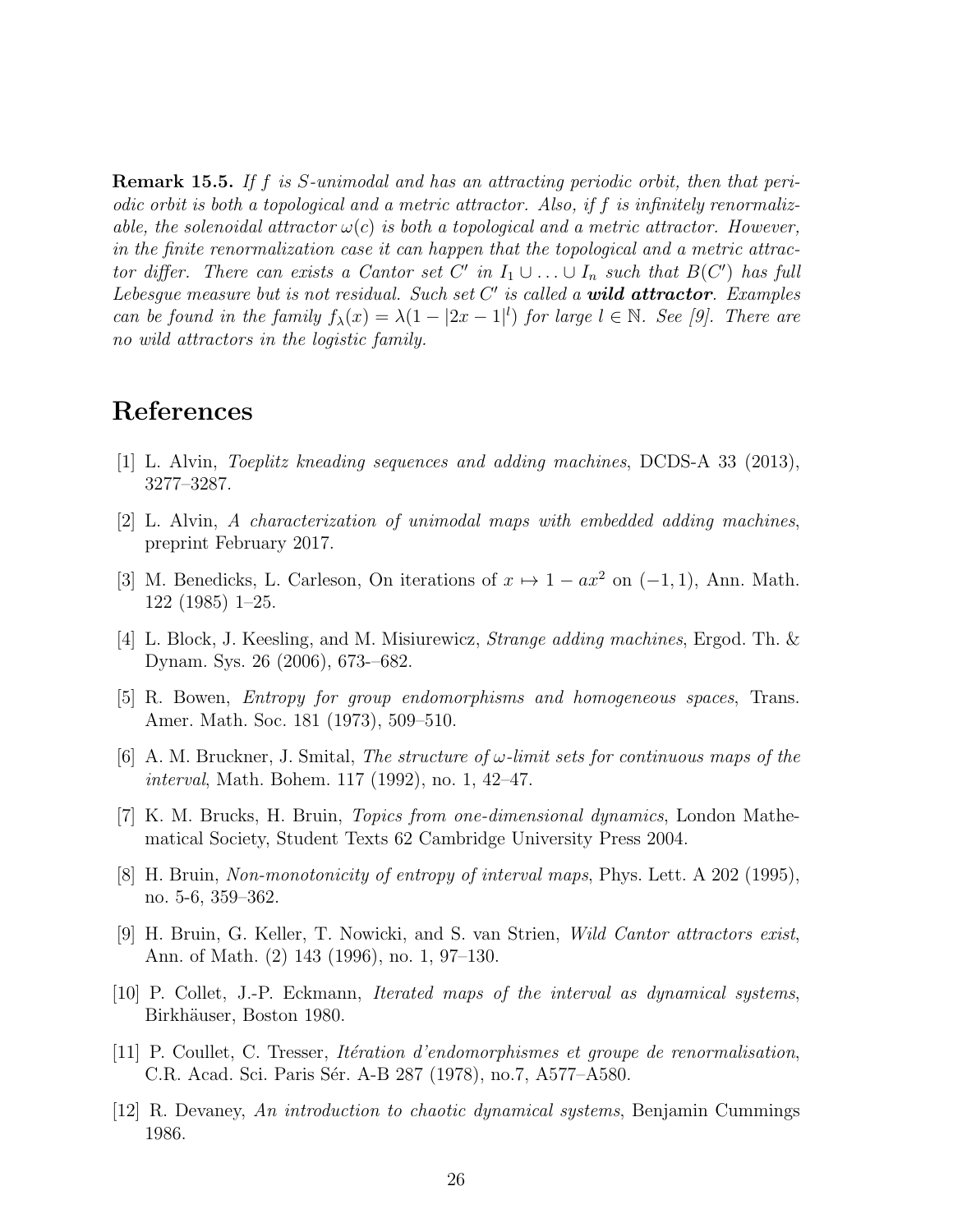- [13] A. Douady, Topological entropy of unimodal maps: Monotonicity for quadratic polynomials, Real and Complex Dynamical Systems, B. Branner and P. Hjorth, Eds. Dordrecht: Kluwer (1995), 65–87.
- [14] M. J. Feigenbaum, Quantitative universality for a class of nonlinear transformations, J. Stat. Phys. 19 (1978), no. 1, 25–52.
- [15] D. P. Feldman, Chaos and Fractals, An Elementary Introduction, Oxford University Press 2012.
- $[16]$  J. Graczyk, G. Swiatek, *Induced expansion for quadratic polynomials*, Ann. Sci Ec. Norm. Súp. 29 (1996) 399–482.
- [17] J. Guckenheimer, On the Bifurcation of Maps of the Interval, Inventiones mathematicae 39 (1977) 165–178.
- [18] J. Guckenheimer, Sensitive dependence on initial conditions for unimodal map, Commun. Math. Phys. 70 (1979) 133–160.
- [19] T. Hall (2010) Kneading theory. Scholarpedia, 5(11):3956.
- [20] M. V. Jakobson, Absolutely continuous invariant measures for one-parameter families of one-dimensional maps, Commun. Math. Phys. 81 (1981) 39–88.
- [21] D. Lind, B. Marcus, An introduction to symbolic dynamics and coding, Cambridge University Press New York, NY, USA 1995.
- [22] M. Lyubich, Combinatorics, geometry and attractors of quasi-quadratic maps, Ann. of Math. 140 (1994) 347-–404 and Erratum Manuscript (2000).
- [23] W. de Melo, Rigidity and renormalization in one-dimensional dynamical systems, Proceedings of the International Congress of Mathematicians, Vol. II (Berlin, 1998). Doc. Math (1998), Extra Vol. II, 765–778.
- [24] W. de Melo, S. van Strien, One-dimensional dynamics, Springer Verlag 1993.
- [25] M. Metropolis, M. L. Stein and P. R. Stein, On finite limit sets for transformations of the interval, J. Combin. Theory A 15 (1973), 25–44.
- [26] J. Milnor and W. Thurston, On iterated maps of the interval: I, II, Preprint 1977., Published in Lect. Notes in Math. 1342, Springer, Berlin New York (1988) 465–563.
- [27] M. Misiurewicz, Combinatorial dynamics and entropy in dimension one, World Scientific Publishing 2000.
- [28] M. Misiurewicz and W. Szlenk, Entropy of piecewise monotone mappings, Studia Math. 67 (1980), no. 1, 45–63.